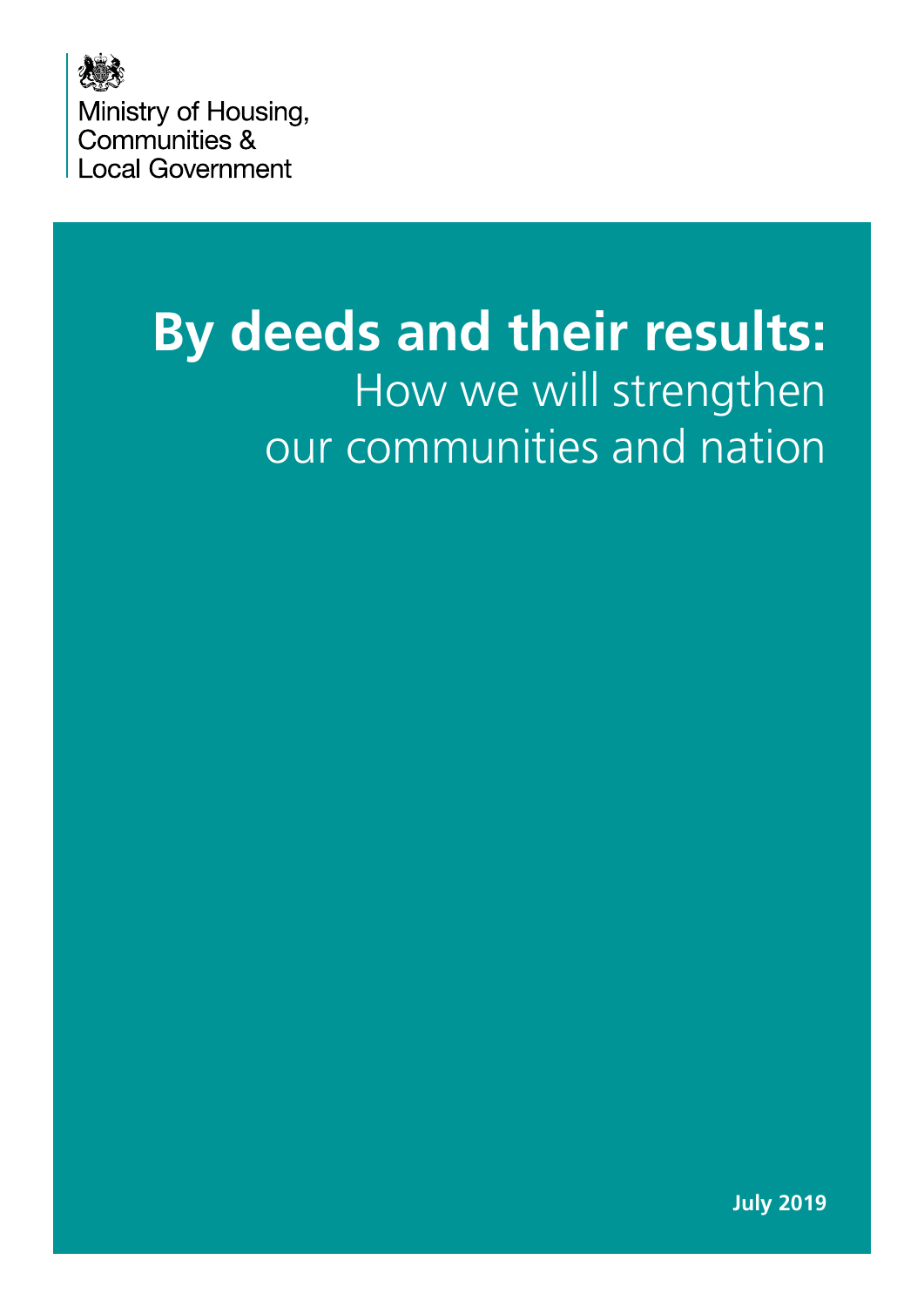

© Crown copyright, 2019

Copyright in the typographical arrangement rests with the Crown.

You may re-use this information (not including logos) free of charge in any format or medium, under the terms of the Open Government Licence. To view this licence visit <http://www.nationalarchives.gov.uk/doc/open-government-licence/version/3/>

This document/publication is also available on our website at [www.gov.uk/mhclg](http://www.gov.uk/mhclg)

If you have any enquiries regarding this document/publication, complete the form at <http://forms.communities.gov.uk/> or write to us at:

Ministry of Housing, Communities and Local Government Fry Building 2 Marsham Street London SW1P 4DF

Telephone: 030 3444 0000

For all our latest news and updates follow us on Twitter: <https://twitter.com/mhclg>

July 2019

ISBN: 978-1-4098-5486-9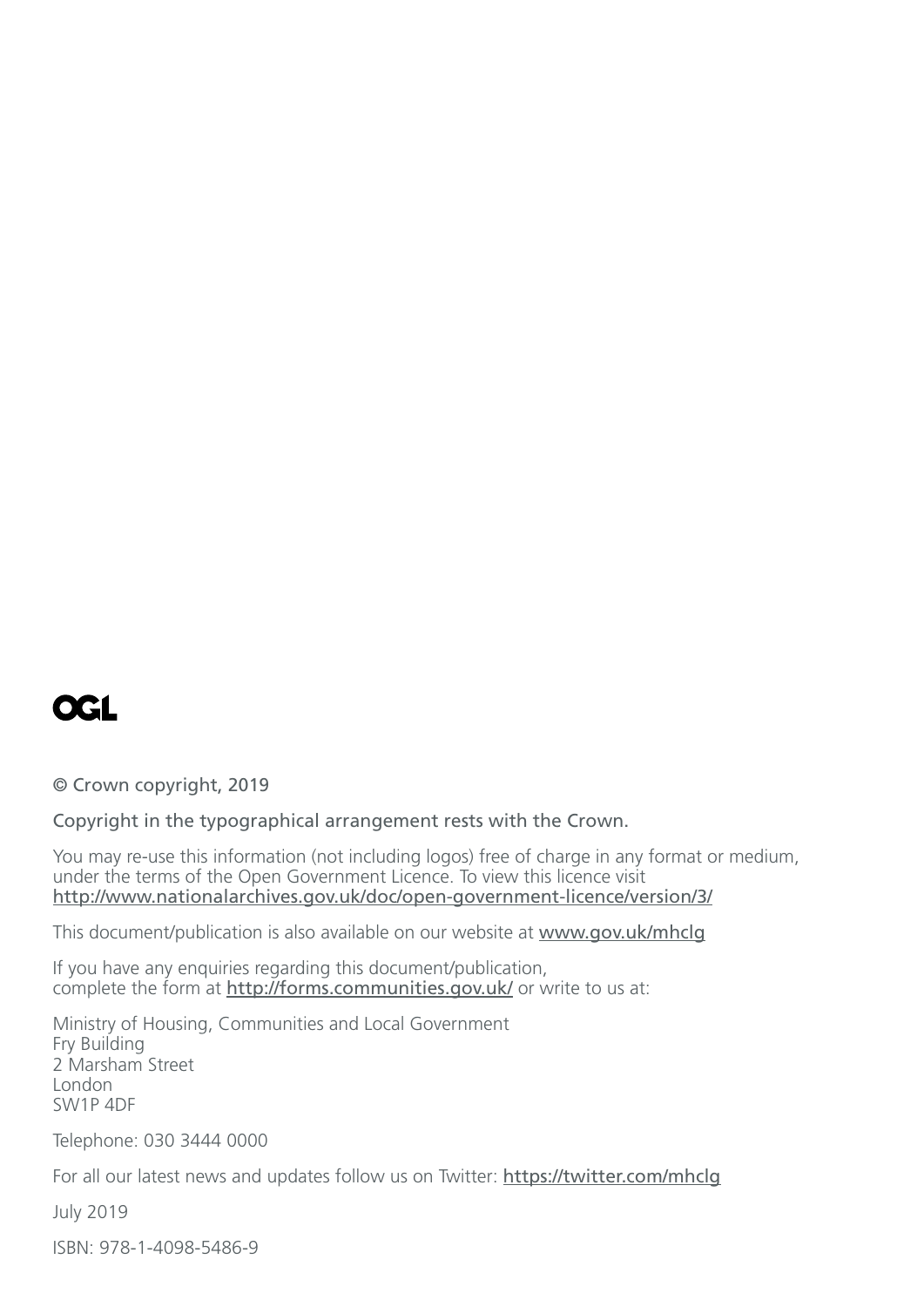# **Contents**

| <b>Foreword from the Communities Secretary</b>        | 4             |
|-------------------------------------------------------|---------------|
| <b>Introduction</b>                                   | 5             |
| <b>Section 1: Celebrating our communities</b>         | 6             |
| What makes a strong community?                        | 6             |
| Why do strong communities matter?                     | 6             |
| How can government best support stronger communities? | 8             |
| How can partners best support stronger communities?   | $\mathcal{G}$ |
| <b>Section 2: Our mission</b>                         | 12            |
| Trust, connectedness and local pride                  | 13            |
| Active citizenship and local control                  | 15            |
| Shared community spaces                               | 17            |
| Shared prosperity, with no community left behind      | 19            |
| <b>Section 3: How we will take this forward</b>       | 21            |
| <b>Appendix:</b> The Communities Partnership Board    | 23            |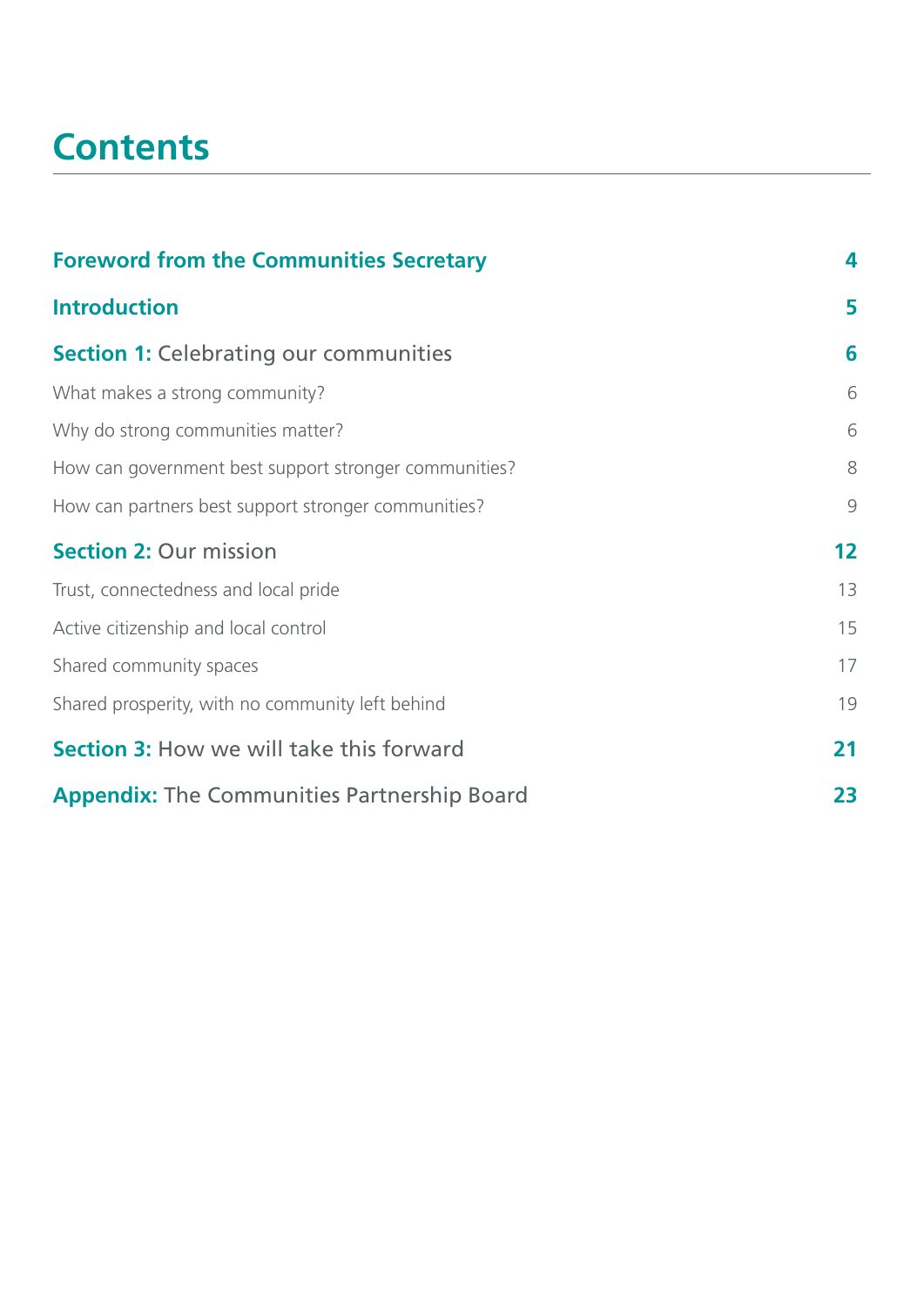# **Foreword from the Communities Secretary**



Communities are the bedrock of our society. I am proud to champion faith organisations, civil society, volunteer groups and the local people who play active roles in helping to shape, make and strengthen the places they call home.

We are proud to have engaged with leading civil society and charity experts, including our Community Partnership Board, as we developed this narrative. We recognise that communities want more power and control and there is more that we can do.

This document sets out our vision for active citizenship and marks a new beginning for government to help local people build stronger and thriving communities for all. We are committed to listening to communities and working with them through national conversations across the country. In this spirit, we are committed to matching this ambition and driving forward this agenda in a White Paper.

Britain has one of the world's most successful networks of communities and we rightly have a lot to be proud of. We are thankful to the people who dedicate their lives to making our neighbourhoods safer, and our lives better. It's the trust we build in our neighbours, the volunteers who support our elderly, the councillors who serve their communities, and the shopkeepers on our street corners. Fundamentally, it is the shared knowledge that our success and prosperity is the result of a multitude of small kindnesses paid towards us. The individual is a unit of solitude, not solidarity. That is why community matters. This tells us something about life in this country – we are a nation that takes pride in our identity and in giving back to others.

While there are many successes, Brexit has exposed long running divisions – between and within communities. As we prepare to forge a new relationship with Europe and raise our ambitions of what kind of country we want to be – a country with a strong, outward-looking presence on the world stage, but also with a strong foundation of thriving communities at home - it is important to renew our vision for communities.

That means renewing the cherished union not just between the four nations of our United Kingdom, but a new unionism between all our citizens - between the multiple units of solidarity; country, region, community and family that underpin it.

#### **The Rt Hon James Brokenshire MP**

**Secretary of State for Housing, Communities and Local Government**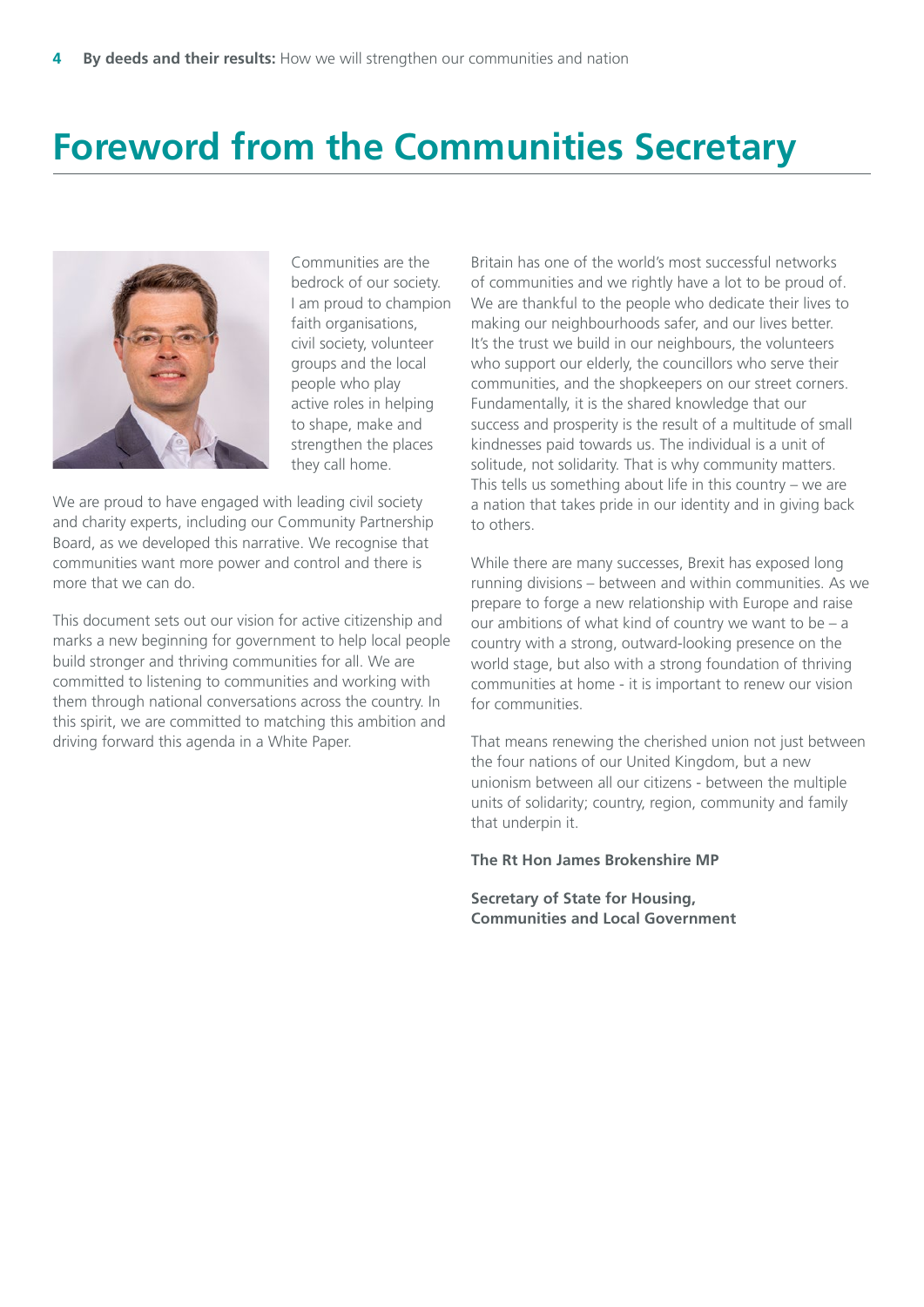# **Introduction**

The Ministry of Housing, Communities and Local Government is committed to building socially and economically stronger communities, where people feel proud of their neighbourhoods and actively contribute to their development. As the department for communities, this objective is at the heart of everything we do – from building the homes the country needs to delivering a sustainable future for local government.

Strong local communities are fundamental to our nation's wellbeing and prosperity. The places we live, and the local relationships we build, shape our sense of belonging and identity. In thriving communities, a positive combination of people and place creates local pride and encourages active citizenship, contributing to improved economic and social outcomes for the area and for local people.

However, these benefits are not shared equally, and there is further to go to unlock the potential of our communities right across the country. In some places, people feel disengaged and cut off from national economic prosperity, with feelings of belonging and levels of civic participation lower in more deprived areas. More needs to be done to ensure that people feel their voices are heard in decisions about their area, and to help places build up their 'civic infrastructure' - the mix of local spaces, services, networks and skills that enables communities to come together, shape their local area, and thrive.

This document articulates the department's vision for stronger local communities. It sets out why they matter, what strong communities look like, and what government and local partners can do to support them. Developed in consultation with community organisations, including those represented on the department's Communities Partnership Board (see appendix), it identifies four pillars that will shape our work across government:

- 1. Trust, connectedness and local pride
- 2. Active citizenship and local control
- 3. Shared community spaces
- 4. Shared prosperity, with no community left behind

This is not a top-down statement of government policy. Rather, it is the next step in refreshing the department's ambition for thriving and confident communities.

It builds on activity across government - from the recently published Civil Society Strategy and Integrated Communities Action Plan to the long-term plan to boost productivity, foster inclusive growth, and create prosperous communities across the country set out in the Industrial Strategy. This document marks the next step of an ongoing conversation with communities and local partners that will shape the department's future activity. This will include:

- **Holding a national conversation with communities across England** about their view of who we are as a nation, their vision for the future of their community and our country, and what local and national government can and should be doing to support their community to thrive. We want government and all public bodies to renew their understanding of their role in building stronger communities – this should be informed by direct conversations with people, in partnership with our existing local democratic institutions. The conversation will commence following the UK's formal departure from the European Union.
- **Establishing a series of Civic Deal pilots** to test how to implement the principles in this document in local areas by putting communities more in control of decisions and by strengthening local partnerships and civic infrastructure. The Ministry of Housing, Communities and Local Government will work jointly with the Department for Digital, Culture, Media and Sport on these pilots. We will work with each pilot to consider how government activities can be better aligned and co-ordinated to support communities in identifying and delivering their own priorities.
- **Publishing a Communities White Paper** to renew government's focus on building stronger communities across England. It is eight years since the Localism Act 2011 and the time is now right for government to consider, for example: how community rights are strengthened, promoted and made easier to take up; how funding for communities can be more simplified, integrated and less risk averse; and how communities can best shape local services and decision-making. The final scope of the White Paper will be developed in partnership with communities, including through the national conversation and Civic Deal pilots.

*This document relates to England, as communities policy is a devolved matter in Scotland, Wales and Northern Ireland. The UK government will work closely with the devolved administrations to share learning in our approaches to building stronger communities.*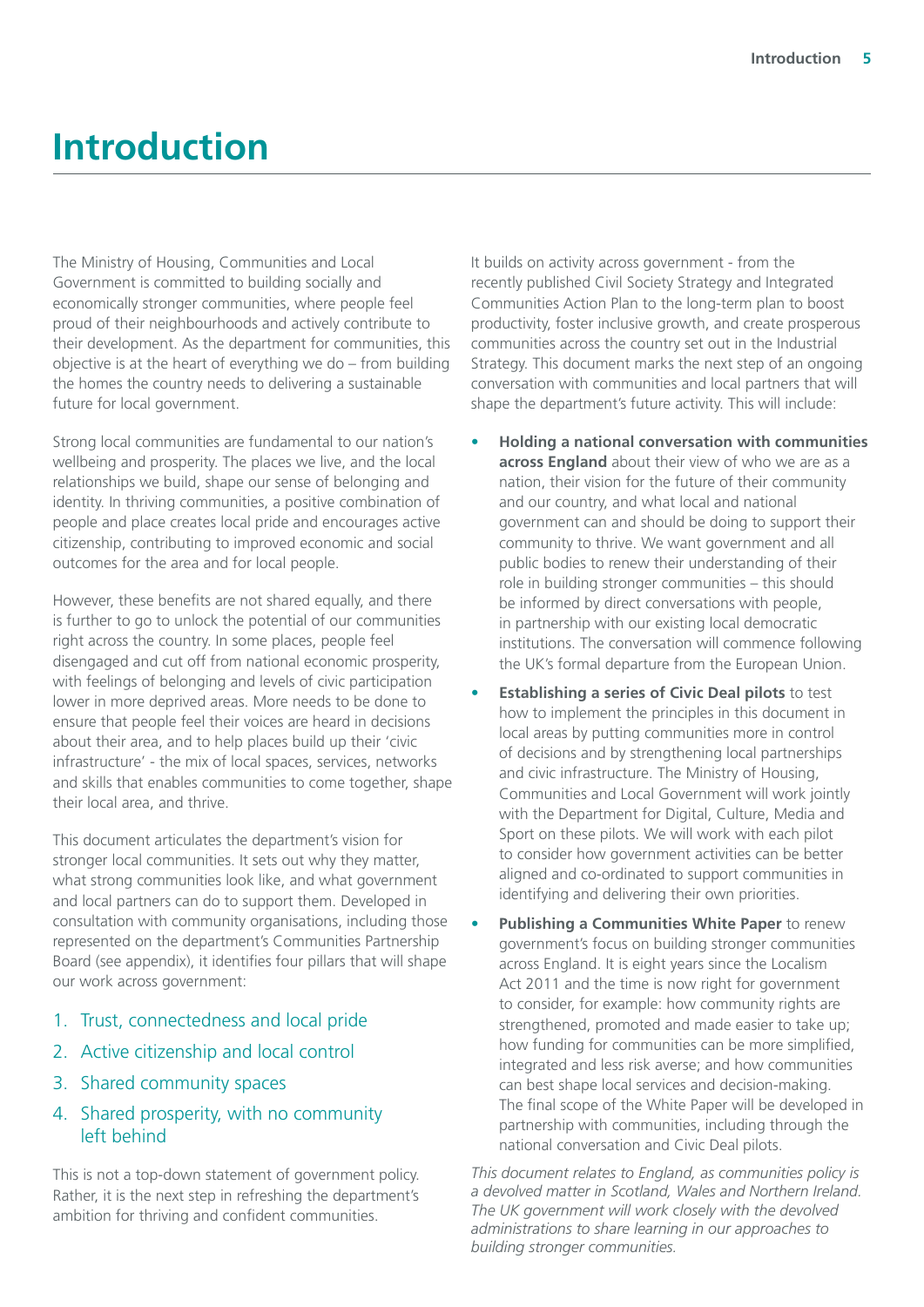# <span id="page-5-0"></span>**Section 1: Celebrating our communities**

 $\beta\beta$ 

### What makes a strong community?

Our local communities are the places where we live, learn, work, and socialise together. These everyday relationships are the glue that binds us, uniting people with different backgrounds and interests and building shared local identity, tradition and belonging.

Strong communities are built on a combination of people, place and local pride. There are mutually reinforcing factors that help communities to thrive:

**People:** In strong communities, people know their neighbours and have the skills and opportunity to take part in local life. Trust between residents helps to create a shared stake in their local area, and strong partnerships are built to work together on shared priorities. People from different backgrounds meet locally, and the diversity of voices in a community is heard and reflected in local decisions.

*Strong communities are built on a combination of people, place and local pride.*

- **Place:** The quality of the environment, local amenities, and the strength of local institutions make somewhere an attractive and safe place to live and to do business. Accessible community spaces are available where people can come together, including community centres, parks and libraries. A strong community also has strong organisational capacity and a vibrant local civil society, with groups, networks, and organisations which represent the diverse needs and priorities of local people. This helps to build the skills, connections and capacity – or 'social capital' – for people to organise themselves and act effectively together over the long-term.
- **Local pride:** Local pride comes from this connection between people and place and generates a shared sense of belonging and local identity. This sense of local identity around a village, neighbourhood, town or county in turn helps to motivate people to become more involved in their community and improve their local environment.

### Why do strong communities matter?

The strength of our communities underpins the strength of our whole society. Integrated and resilient communities with high levels of participation and trust can support local prosperity, improve health and wellbeing, and help protect and enhance the local environment. Communities come together to provide support in times of crisis, as seen in the floods in Cumbria in 2015 and the community response to the Grenfell Tower tragedy two years ago. Across the country, active community groups are also supporting valued community spaces and services – from libraries and parks to community transport.

However, these benefits are not felt uniformly across the country. Just as strong, active, and integrated communities can contribute to a range of positive outcomes, a lack of civic infrastructure and weak social capital in a place creates barriers to community activity and reduces a community's capacity to shape local change. This holds areas back, reinforcing wider social and economic challenges.

Helping areas to develop the civic infrastructure that supports strong and active communities is therefore an important priority for government. When the ideas, local knowledge, and collective capacity in our communities is unlocked, they can have a transformative impact:

- **For health and wellbeing:** Feeling part of a local community can improve wellbeing and reduce social isolation and loneliness, while involvement in volunteering and community activity can also contribute to [i](#page-23-0)mproved mental health.<sup>*I*</sup> When people get involved in their community, their skills, knowledge and confidence grows, and the benefits multiply to include greater trust in others, better access to services, and greater self-reliance.<sup>[ii](#page-23-0)</sup>
- **For local services:** Community involvement and coproduction in the design and delivery of local services leads to increased innovation, better outcomes and reduced costs.<sup>[iii](#page-23-0)</sup> Active communities help prevent crises in health, social care, and community safety, which is important when demand for services is going up.<sup>iv</sup> Community ownership and management can also revitalise and sustain local services and community assets and form a basis for further social action.<sup>[v](#page-23-0)</sup>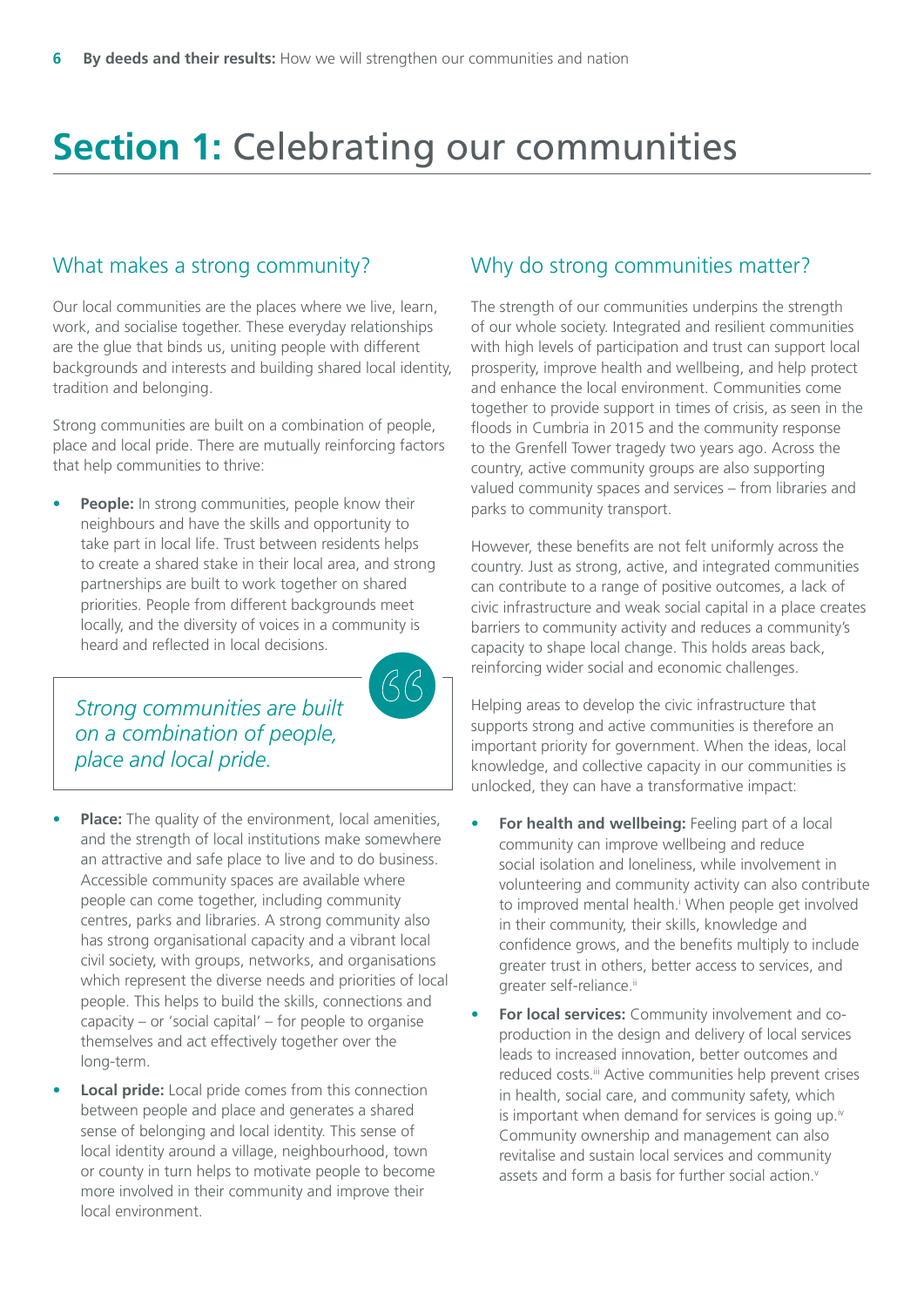- <span id="page-6-0"></span>• **For economic growth and productivity:** Higher social capital is associated with economic growth, greater productivity, more efficient labour markets, and higher educational and skills attainment.<sup>vi</sup> Involving local communities in decision making helps to mobilise the additional assets like volunteering that communities can provide, ensures interventions are tailored to local need, and improves the sustainability of outcomes.<sup>[vii](#page-23-0)</sup> Community-led businesses, using enterprise for social purpose and embedding local accountability, are now estimated to deliver £1 billion to the economy, from community-led housing to community energy[.viii](#page-23-0)
- **For economic fairness:** Stronger communities help share local economic prosperity by helping people access better work, supporting entrepreneurship, and sustaining businesses that benefit the local area. Skills and enterprise initiatives that are rooted in communities and adopt a participatory approach have been shown to deliver stronger outcomes,<sup>ix</sup> while strong social capital and networks help boost employment and skills opportunities - just one more employed friend in an unemployed person's social network makes it 13 per cent more likely that they will find a job and return to work[.x](#page-23-0)
- **For democracy and decision making:** Democracy is a fundamental pillar of our society, and community participation in decision making – such as how local budgets should be used – makes policy decisions more successful and rebuilds trust between local people and the public bodies that serve them. $x<sup>i</sup>$  Divisions across communities reduce when excluded groups have a voice and a place in local social action.[xii](#page-23-0)
- **For the environment:** Community groups often come together to protect and enhance their local environment, from collecting litter to activity on climate change and reducing carbon usage. In many areas, local community groups are taking a lead on environmental issues that affect their area and beyond.<sup>[xiii](#page-23-0)</sup>

### **Ambition Lawrence Weston, Bristol**

Ambition Lawrence Weston is a resident-led partnership established in 2012 in Lawrence Weston, a housing estate in north-west Bristol. The partnership established a Community Economic Development Plan to oversee the regeneration of the area and is one of only two areas in Bristol to have made a Neighbourhood Development Plan to address local issues of declining housing stock, high unemployment, and geographical exclusion due to poor transport links.

With the support of Big Local funding, Ambition Lawrence Weston has been able to deliver its plans for 38 affordable new homes in the local area, a new £3.4 million community hub and GP surgery and a community-owned solar wind farm. A new employment hub also provides specialist support, careers advice, and a job club. Central to Ambition Lawrence Weston's approach has been strong partnership between the local authority, NHS, education and training providers, housing associations and community organisations.

### **Ennerdale Hub, Cumbria**

Ennerdale Bridge is a rural community in the Western Lake District. Villagers came together in 2011 to help deliver a village plan devised by the parish council, after concerns were raised that rural services which they relied on were gradually disappearing and a drive to attract more tourism was being hindered through the lack of infrastructure to support visitors.

The community formed a cooperative, the Ennerdale Hub, governed by a board of local volunteers who are also shareholders. Working closely with the parish council, they were able to raise funds to save a local pub and to build 'The Gather' - a local community centre with a cafe and shop on the ground floor and two large rooms for events. The Gather shop offers a vital service to the village, while the large community room hosts a range of activities from yoga to film nights.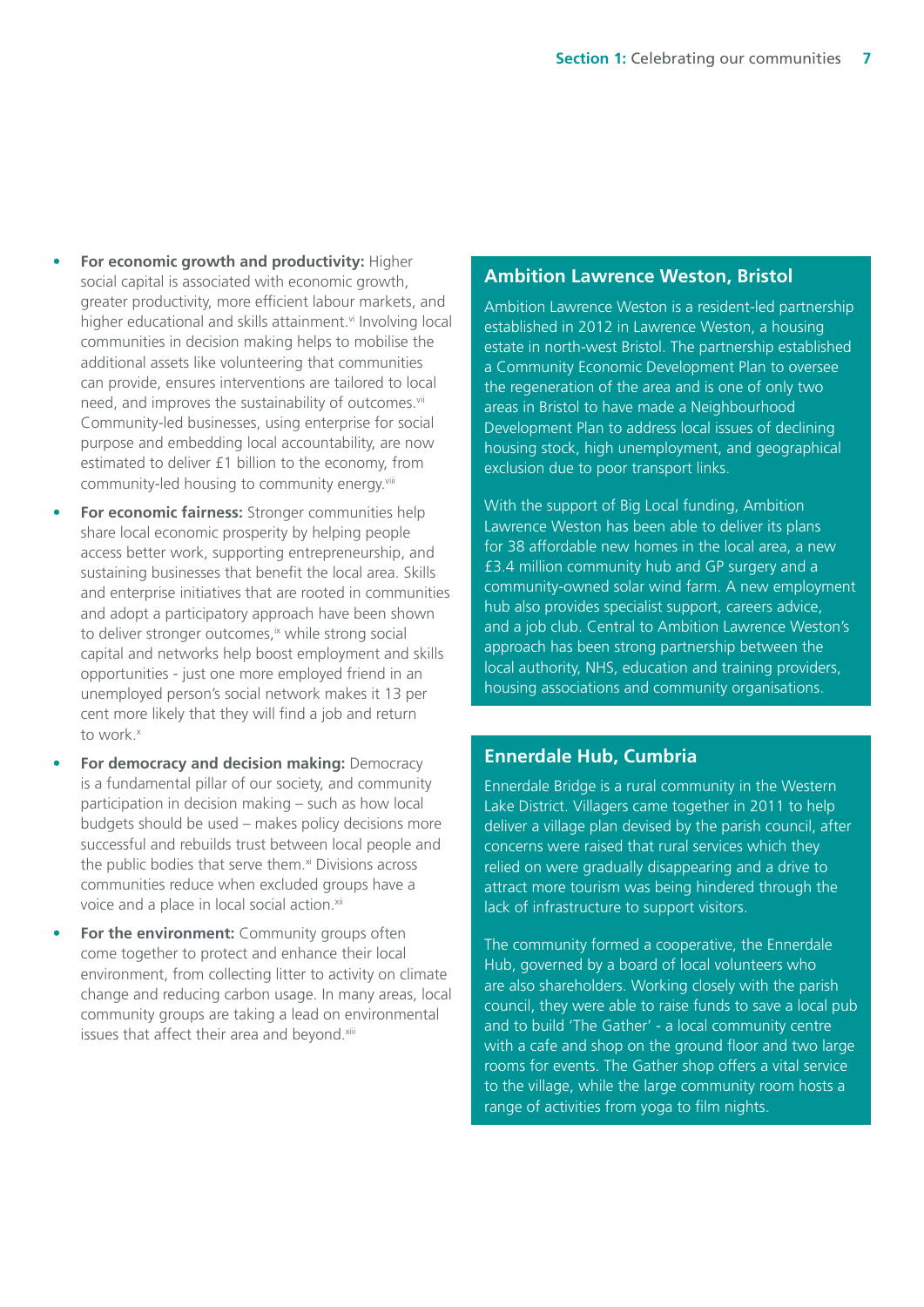### How can government best support stronger communities?

Ultimately, it is local communities themselves that lead change in their area. However, national government also has an important role to play by devolving power down to a local level; acting as a convenor and facilitator of resources and expertise; helping to identify and remove barriers; bringing communities into the design of policies and ensuring policies and programmes seek to encourage greater community integration and control.

*The principle of working 'with' communities, rather than doing things 'to' them, needs to be adopted to achieve lasting change.*

While there are a range of examples of positive activity from government and other partners to help strengthen communities, there are also common barriers that should inform the development of future policy. These include:

- **Short-term focus: Building stronger communities** requires building trust and is an ongoing process that takes time. Short-term policies, programmes or funding cycles, with inadequate evaluation and learning passed on, prevent the development of local capacity and healthy partnerships between communities and government and lead to inefficiency.
- **Siloed working:** Organisations working in isolation or their own 'silo' prevents the strengths and assets of different sectors and community partners from being effectively identified and used. It also leads to missed opportunities in a complex local system of civil society organisations and funding. Instead government should seek to join up activity supporting community priorities and wherever possible integrate local investments.
- **Inability to leverage additional funding:** Accessing multiple sources of funding is important for communities that are managing, transferring or purchasing local assets or providing local services. Government can play an important role in identifying and catalysing funding sources – including as a convenor of other funders and investors.

• **Top-down and transactional decision making:** A lack of opportunities for local people to have a say and shape the places they live in can reinforce disengagement, alienation, and a sense of powerlessness. Top-down decision making also reduces responsiveness to the local context. The principle of working 'with' communities, rather than doing things 'to' them, needs to be adopted to achieve lasting change. This approach was championed by the Ministry of Housing, Communities and Local Government in the public discussion following publication of the Social Housing Green Paper, as highlighted below.

These challenges highlight the need for government to work differently. We must shift power down to communities and know when to get out of the way and allow local innovation to flourish.

### **Engagement for the Social Housing Green Paper**

From October 2017 to April 2018, the Ministry of Housing, Communities and Local Government Social Housing Green Paper team worked with the Cabinet Office Policy Lab to undertake a series of resident engagement events, listening to the views of nearly 1,000 social housing residents in 14 events across the country following the Grenfell Tower fire. Alongside an online questionnaire, this approach meant residents' voices directly shaped the Social Housing Green Paper one of the themes that came out strongly was the issue of stigma felt by residents, which became one of the five themes in the Green Paper.

Following publication of the Green Paper in August 2018, the team ran a further round of engagement events with Ministers and residents, with policy proposals developed into 'prototypes' to test with residents across the country. More than 500 residents attended events, with 1,000 people responding to the post-publication consultation. Residents at the events recognised the content of the Green Paper as reflecting what they had raised in the listening phase and stated that this was a process they wanted more of in the future.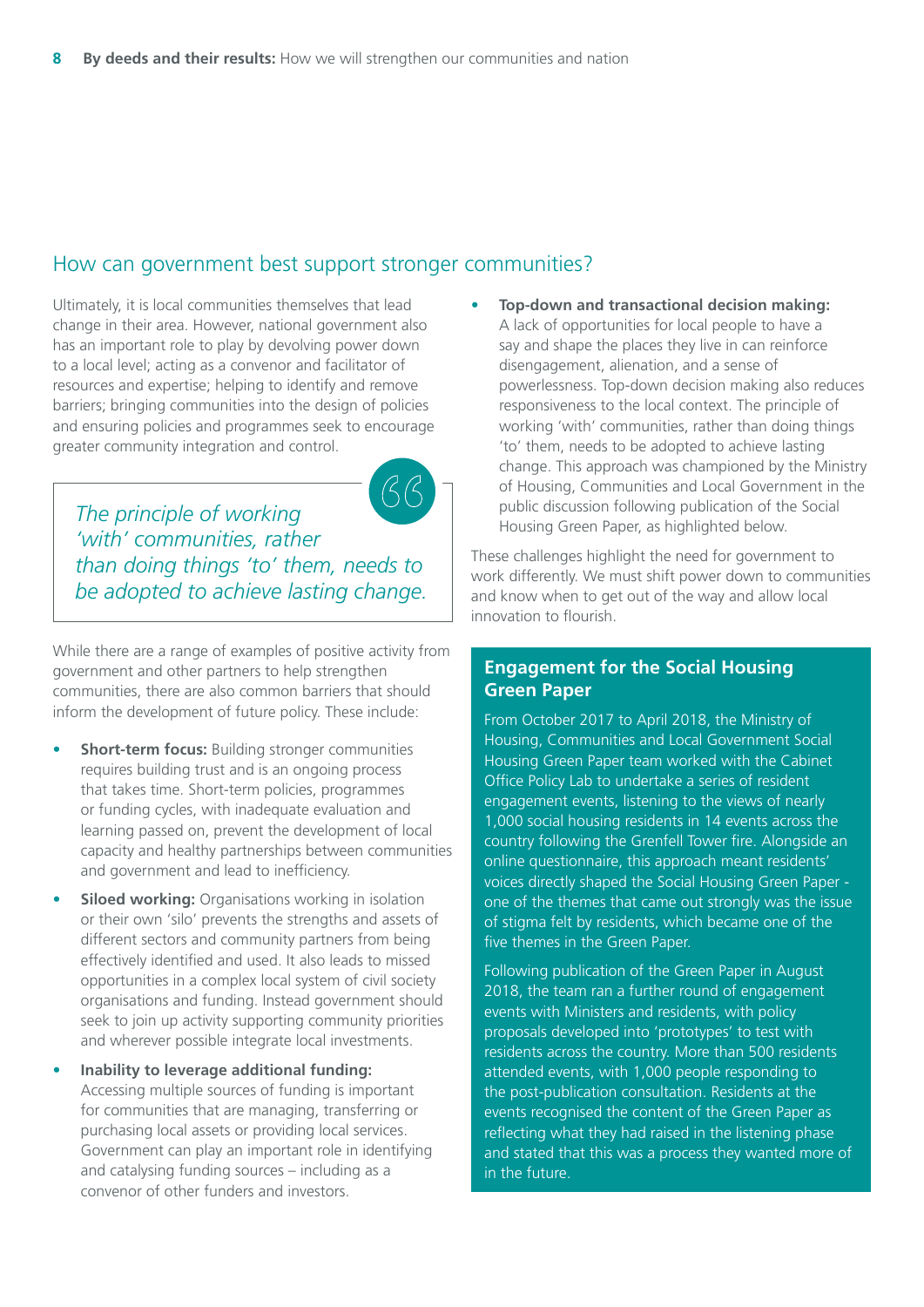### <span id="page-8-0"></span>How can partners best support stronger communities?

### **Local Government**

Local government plays a fundamental role in building strong communities. Councils across the country are leading the way, and local elected representatives play a crucial role as community leaders. Activity by local government to help strengthen communities includes:

- **Community engagement and co-production:**  Engaging communities in the whole cycle of local decision making, from setting priorities through to implementation and evaluation. Many local authorities are also experimenting with new models of deliberative and participatory democracy and transferring power and control down within communities[.xiv](#page-23-0)
- **Commissioning and procurement:** Adopting commissioning strategies that are co-designed with communities; embedding social value in commissioning and procurement decisions; and seeking to build capacity in communities for future delivery.
- **Promoting community ownership: Promoting** community ownership, including stimulating community-led activity through community asset transfer, which can help to safeguard local assets like community centres and pubs. This creates further capacity for other community networks and groups by providing sustainable spaces for their activities.
- Access to finance: In areas such as housing, energy and leisure facilities, local government can leverage their capacity to invest in community ventures with social impact, including through accessing funding via the Public Works Loan Board or as a co-investor to lever in private capital which is aligned with its objectives.

Parish and town councils also play an important role as our most local level of democracy, and in many areas have developed ambitious ways of involving residents in decisionmaking. Where town and parish council arrangements do not exist, local authorities can support other communityled models such as neighbourhood forums that enable the meaningful transfer of power to a more local level.

**The Ministry of Housing, Communities and Local Government will work with local councils to share best practice and further strengthen their role in supporting communities.** 

**We will also champion the important work of parish and town councils and explore opportunities to strengthen their purpose and role across the country.**  This will include updating and strengthening Community Governance Review guidance to support the creation of new parish, town or community councils where local communities wish to establish them.

### **The Deal – Wigan Council**

Wigan Council launched 'The Deal' in 2013 to transform ways of working with communities across the borough, creating a new informal contract between residents and the council. At its core it aims to improve resident engagement, empower communities, grow local capacity, and transform public services.

As part of this, the Wigan Deal Community Investment Fund has been designed to nurture, develop and strengthen community projects and activity, with over £10 million invested in the community through the Fund to date. Investments range from small, grassroots initiatives – such as a community café designed to improve health and nutrition and tackle loneliness – to larger funding to support a new branch of the local Credit Union. The Fund has also supported long-term community resilience through community asset transfer, supporting community organisations to take on and manage important local assets – such as community centres and bowling greens. Cost Benefit Analysis calculates that for every £1 spent through the Community Investment Fund, £5.62 in public value is generated.

Abram Ward Community Cooperative in Wigan is an example of how council support, community innovation and opportunities for greater neighbourhood control have aligned. The Platt Bridge Community Zone, transferred to Abram Ward Community Cooperative from the Council in 2014, is now a hub of social enterprise and community activity. Their 'Made in Wigan' project for start-ups and new enterprise in the area received its initial investment from the Community Investment Fund, and is now part of a funded programme 'Empowering Places' with Power to Change to incubate community businesses across the borough. The neighbourhood forum, Abram Communities Together, is also developing plans for the local area through a Neighbourhood Plan.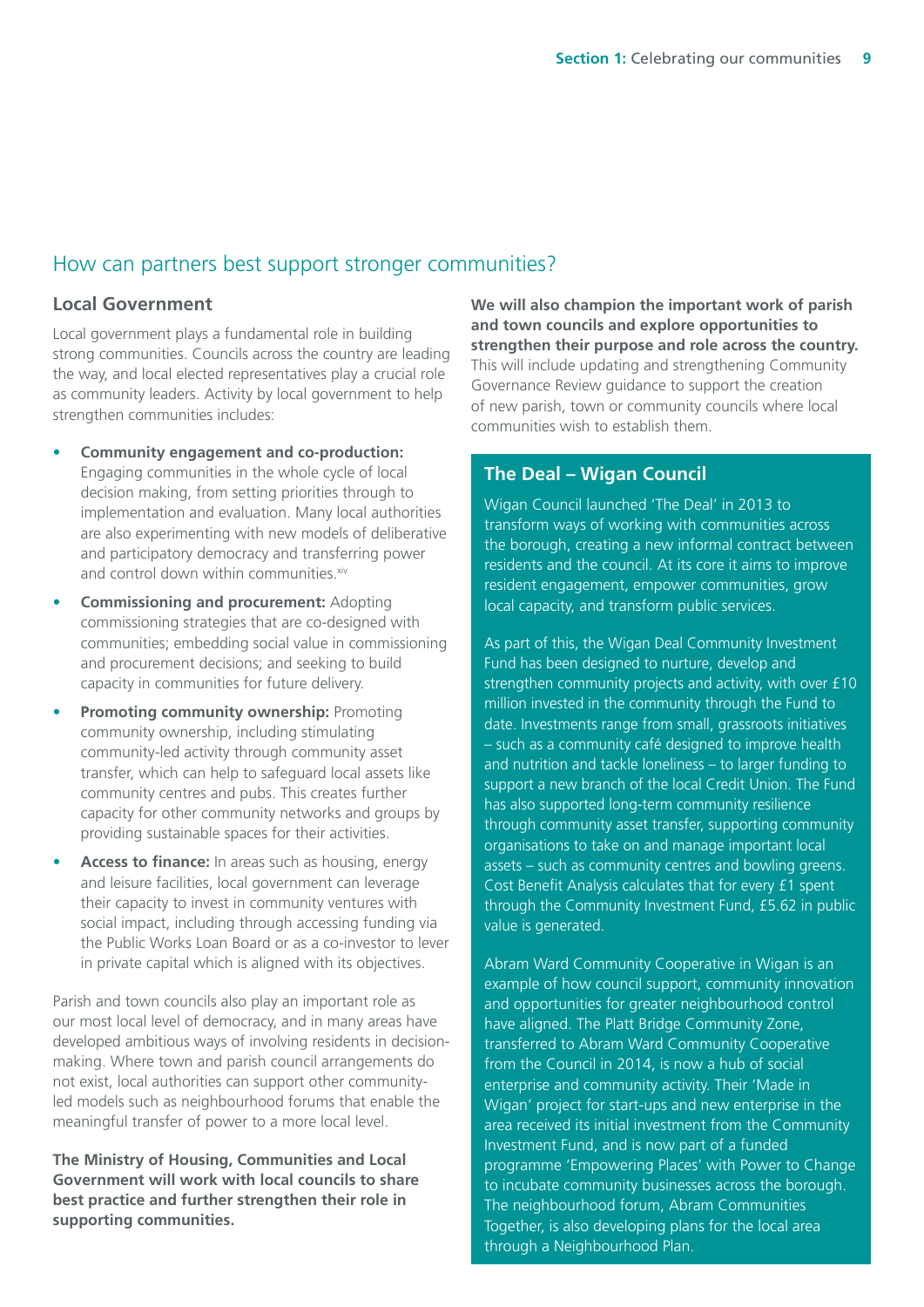### <span id="page-9-0"></span>**Civil Society and the social sector**

As set out in the government's Civil Society Strategy (2018), voluntary, community, faith and social enterprise organisations are the core of civil society, and the hallmark of thriving communities and a thriving democracy. The social sector is an important catalyst for mobilising volunteering and community action and unleashing the potential in our communities. This includes the role the social sector can play through:

- **Building diversity in participation:** using the practices of community organising and community development, which bring people together to act on common concerns, to engage with a diverse range of local voices in the communities in which they operate.
- **Providing community spaces:** where the whole community can come together and forge trusting relationships. Institutions, such as places of worship, can open their facilities to the wider community.
- **Stimulating local innovation:** providing the opportunity and support for local communities to work together and develop new thinking or solutions to local challenges and in the delivery of local services.
- **Supporting the local economy: community** businesses, social enterprises and charities create local wealth and help to keep it circulating within communities. It is estimated that the civil society sector contributes £20.9 billion per year to the economy while the estimated contribution of volunteering to the UK economy is £32 billion[.xv](#page-23-0)

**The Ministry of Housing, Communities and Local Government will continue to work with the Department for Digital, Culture, Media and Sport to build on the commitments set out in the Civil Society Strategy, help support a sustainable social sector, and recognise the contribution the sector makes in local places.** 

*The social sector is an important catalyst for mobilising volunteering and community action and unleashing the potential in our communities.*

### **Homebaked, Liverpool**

Homebaked are based in an iconic neighbourhood bakery building just opposite Liverpool Football Club, in an area of significant social and economic deprivation. The only occupied building in a terrace of boarded-up houses, the bakery and café provides employment, training, mentoring and a place where people can meet. It is also the anchor for a larger scale community-led development that will help to regenerate Anfield's high street and bring a renewed sense of pride to the area.

The overall scheme has been initiated by a group of local residents and stakeholders in response to stalled regeneration schemes in the area. They formed two community organisations, both established in 2012: Homebaked Community Land Trust (CLT), which acts as the landlord and development body and the community bakery Homebaked Co-operative Anfield. Both organisations worked hand in hand to save the bakery building from being demolished. After a highly successful crowd-funding campaign, the bakery business opened in 2013. An initial grant of £146,200 in 2015 from Power to Change enabled the community business to go on to grow its trading income and become financially sustainable by taking on bigger catering contracts, such as providing match day pies at the nearby Anfield stadium. Today Homebaked Bakery employs 19 people and spends £160k a year on salaries and £100k with local suppliers. All profits are reinvested into training and quality employment.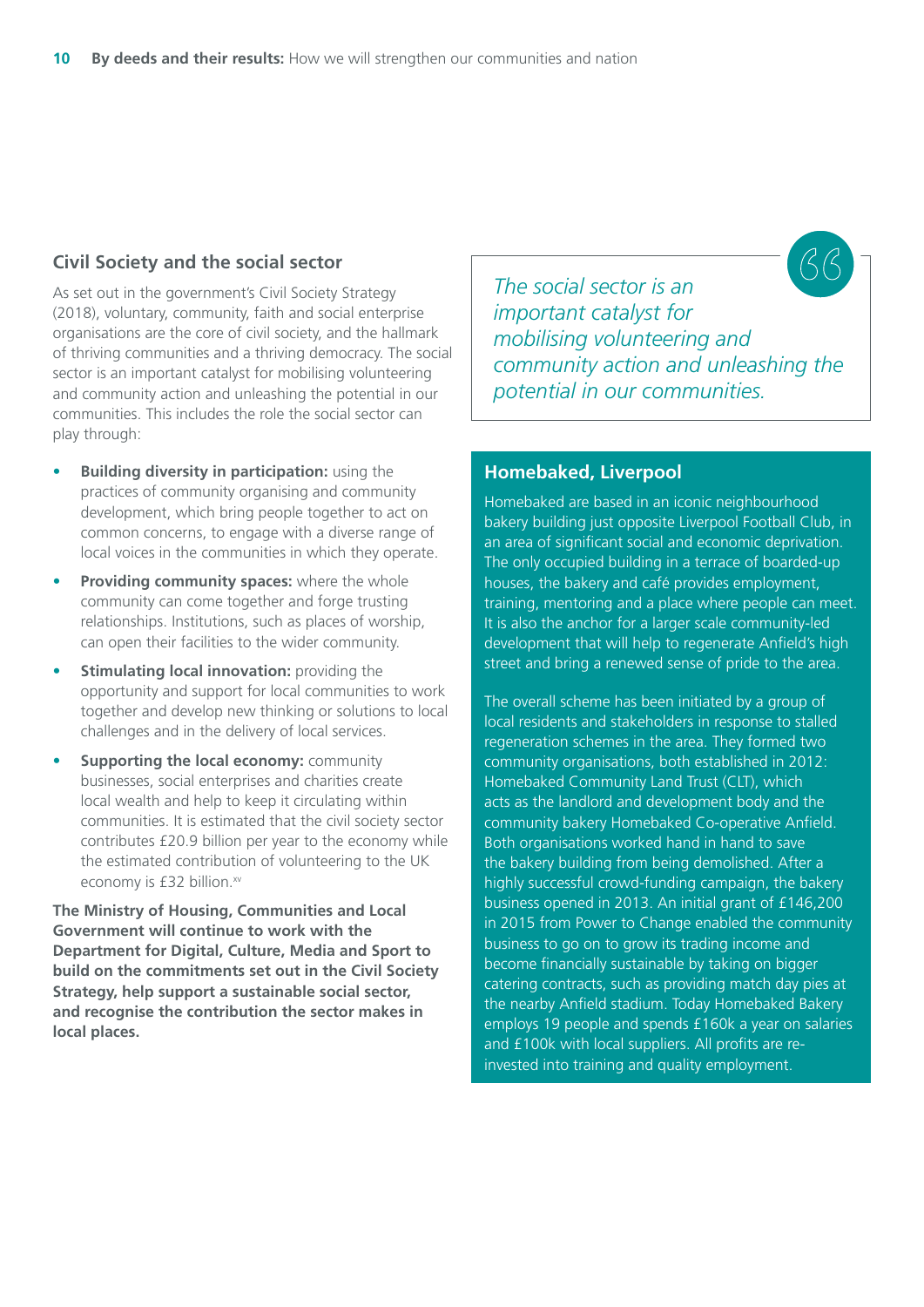### <span id="page-10-0"></span>**Business**

Businesses are a vital part of any community – creating prosperity, employment, and boosting skills. A strong community requires strong, responsible businesses, acting as positive contributors. With 99.3 per cent of businesses being small businesses<sup>[xvi](#page-23-0)</sup> and only two per cent operating more than one site,<sup>xvii</sup> the majority of UK businesses are inherently local.

Responsible businesses contribute to their communities in a number of ways, whether through the jobs that they create or the products and services that they offer. Business also has a long history of philanthropy, supporting the social sector and local community activity, as well as making the most of volunteering opportunities for their employees to support local communities.

There is increasing recognition of the need for a business to consider its wider impacts on society and how the entirety of its operations can bring social value.<sup>xviii</sup> For a responsible business, this will inform how it should operate, with a clear long-term view of returns on investment, both for itself and wider society.

The growth of social enterprise and community businesses exemplifies this trend. These are businesses which seek to achieve both social and economic results, while community businesses are locally rooted, accountable to their communities and deliver a positive local impact. Strong, empowered communities can be an important incubator for this kind of business in particular[.xix](#page-23-0)

**The Ministry of Housing, Communities and Local Government will work with Business in the Community and their Place Leadership Team[xx](#page-23-0) to help deliver against the principles set out in this document and explore how government and business can work together to build thriving communities in which to live and work.** We will also support more businesses to adopt social value principles in procurement and service design, work with Department for Digital, Culture, Media and Sport on strengthening the Social Value Act, and support commissioners to work with businesses to use the Act to greatest effect in support of local communities.

### **Morgan Stanley - Healthy Cities**

Global financial services firm Morgan Stanley is working collaboratively to help address the root causes of poor health and wellbeing in Poplar, Tower Hamlets through its Healthy Cities London initiative. This part of London has among the highest percentage of people living in deprived households in England.

Before launch, a six-month research project was carried out with residents and other local stakeholders to understand key challenges. The research findings showed that a holistic approach should be taken which would work with the whole family on the need to change diet and lifestyle. Activity therefore focuses on the themes of wellness, play and nutrition.

Community engagement has been crucial to the programme's success. Delivery partners offer expertise to shape and enhance how Healthy London is implemented and evolves in the future. The local GP, head teacher and local community organisations are included in discussions to gather insights and feedback. They have directly informed the approach, including introducing the concept of Health Champions to ensure residents take ownership of the issue in their community, and recommending that exercise classes were moved from term time into the school holidays to engage more children and increase their activity levels in holiday periods.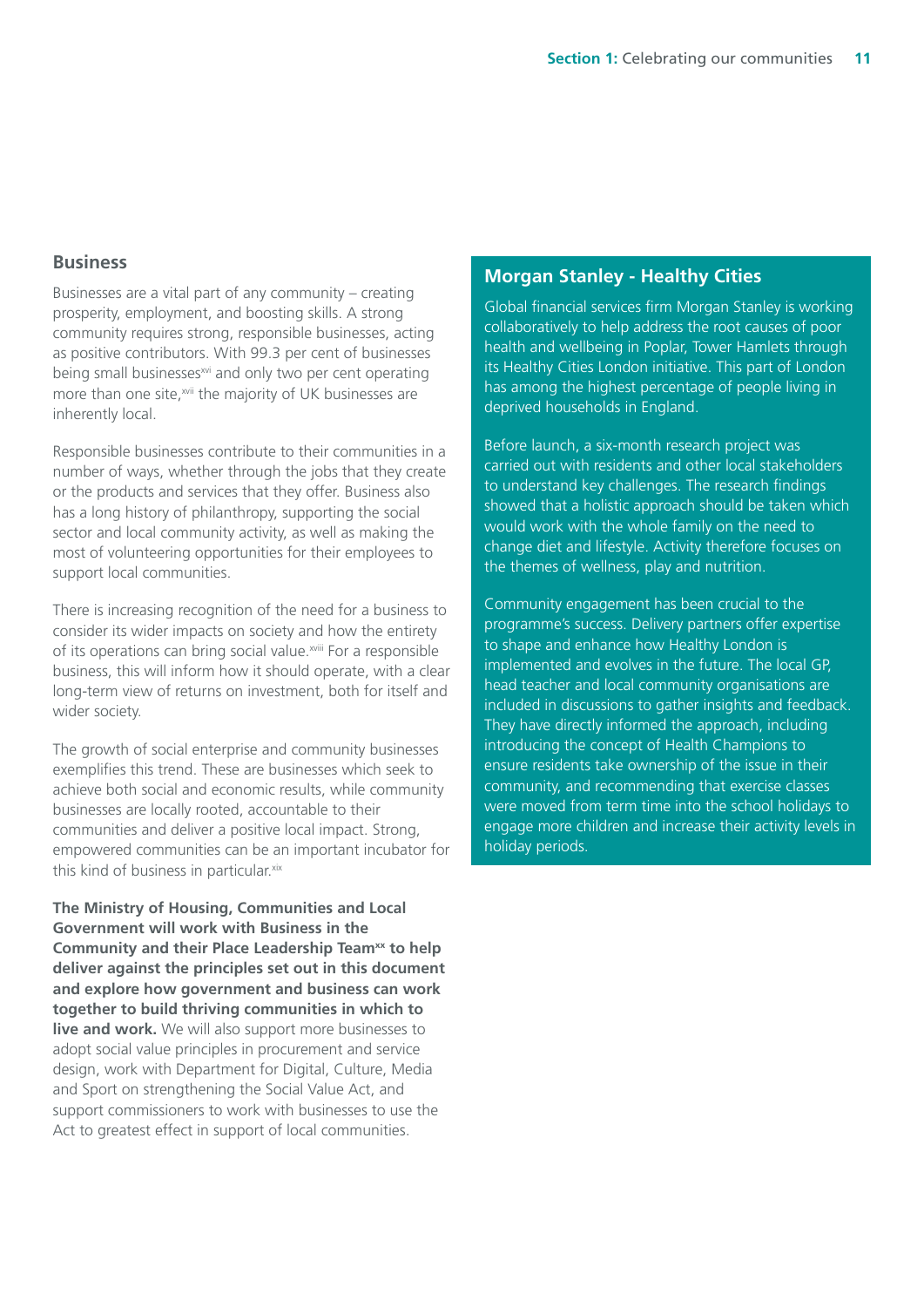# <span id="page-11-0"></span>**Section 2:** Our mission

*"The Ministry of Housing, Communities and Local Government, as the Government Department for Communities, will work to create socially and economically stronger, more confident and integrated communities, where people have a real say over the decisions that matter most to them in their local area, including how local services are provided, facilities are used and how their neighbourhood is developing.* 

*We will ensure that community voices are heard, valued and produce change so that no community is left behind and that we strengthen work to enable people to recognise and value the common themes that bind places and people together, promote opportunity and celebrate the great neighbourhoods we live and work in."* 

**Rt Hon James Brokenshire MP, Secretary of State for Housing, Communities and Local Government.** 

The Ministry of Housing, Communities and Local Government will continue to champion communities across government, and to place stronger communities at the heart of everything we do. Our mission will be shaped by four pillars:

- 1. Trust, connectedness and local pride
- 2. Active citizenship and local control
- 3. Shared community spaces
- 4. Shared prosperity, with no community left behind

This will build on legislation and programmes that have been developed over the past eight years to increase the power and rights of local communities. The Localism Act 2011 set out a new approach to shifting power to local communities, while more recently a number of government strategies have been launched that contribute to stronger local communities in different ways:

- **The Civil Society Strategy** published August 2018, sets out how the government and other service providers will work with and support civil society, as well as individuals and communities, to make brilliant places for people to live and work in.<sup>[xxi](#page-23-0)</sup>
- **The Integrated Communities Green Paper (2018) and Action Plan (2019)** sets out cross-government action to support integration and to overcome divisions and inequalities based on factors including race and

faith. It also includes a focus on local Integration Areas, targeting local and national resource to understand specific local challenges by working with five local authorities in England[.xxii](#page-24-0)

- **The Loneliness Strategy,** launched in 2018, emphasises that we can all contribute to building a more socially connected society, and identifies changes that can be made to our country's organisations, infrastructure and culture so that families, friends and communities can better support each other. It embeds 60 commitments to act on loneliness across a broad range of government policy, as well as supporting 126 projects that are addressing loneliness at a local level through the £11.5 million Building Connections Fund.<sup>[xxiii](#page-24-0)</sup>
- **Devolution deals and Local Industrial Strategies:**  The Industrial Strategy sets out a long-term plan to boost productivity by backing businesses to create high-quality, well paid jobs. The government is working in partnership with places to develop Local Industrial Strategies which will focus economic priorities in each region of England. Through the Industrial Strategy, Northern Powerhouse and Midlands Engine – as well as devolution deals across the country – places are being supported to consider how they can make the most of their resources and strengths and drive economic growth that benefits everyone in their area.

The section below defines each pillar that will shape the department's mission to build stronger communities, setting out the challenge and our future activity.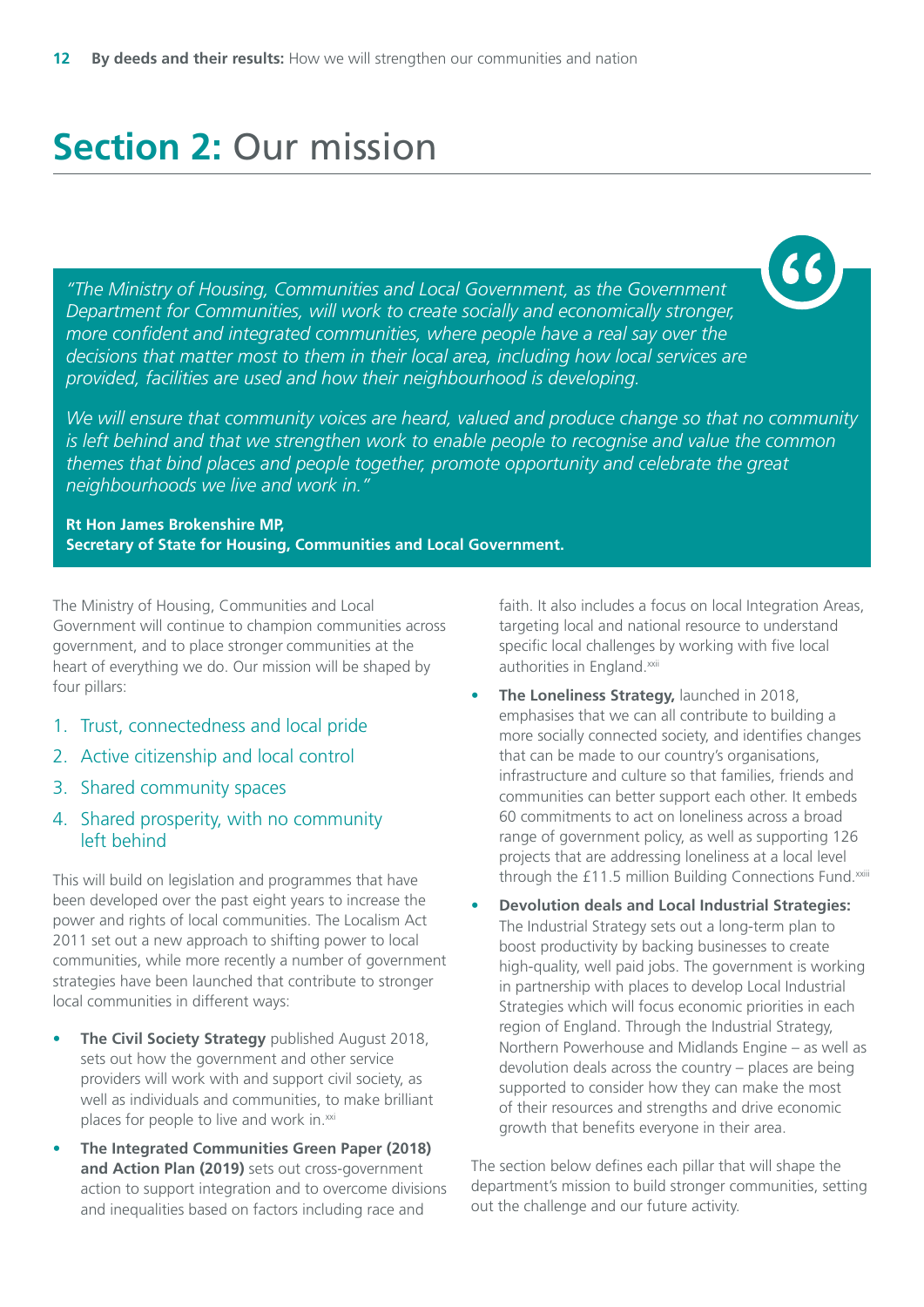### <span id="page-12-0"></span>1: Trust, connectedness and local pride

We want people to feel a sense of pride and connectedness in where they live, and to feel able and inspired to take action in their community. Strong local relationships and high levels of trust are critical to people being satisfied with their local area (Figure 1).

At a national level, there are some encouraging signs of this connectedness in communities. 82% of people say their local area is a place where people from different backgrounds get on well together.[xxv](#page-24-0)

However, these headline figures mask variations between areas, with feelings of belonging lower in deprived areas, declining proportions of people trusting others in their local area over the past five years (see Figure 2), and overall low levels of trust in the major institutions that make up society.<sup>xxvi</sup> As Dame Louise Casey's review of opportunity and integration identified, there are also a number of communities facing significant integration challenges and divisions along race, faith or socioeconomic lines.<sup>xxvii</sup>



**Figure 1. Relationship between local area satisfaction and quality of local social relationships (England)[xxiv](#page-24-0)**

The Integrated Communities Action Plan highlighted above sets out a wide range of cross-government action underway to improve integration, while the Civil Society and Loneliness Strategies also set out activity to help build connectedness in communities. We are also helping local areas to manage pressures and tensions where they are associated with recent migration through the **Controlling Migration Fund**, which has invested £102 million on local projects since 2016, while the **Near Neighbours Scheme** supports initiatives that bring people from different backgrounds together to tackle local issues, with funding provided for 1,600 local community projects since 2011, benefitting over a million people and helping to build relationships and trust in neighbourhoods.

Increasing a sense of connectedness and pride is also at the heart of the department's approach to housing. The **Social Housing Green Paper**, published in August 2018, outlined a new deal for social housing residents, rebalancing the relationship between them and their landlords, including a stronger voice for residents, complaints dealt with quickly, prompt access to redress and including an emphasis on tackling stigma and celebrating thriving communities. We are also supporting local areas to deliver much needed homes, with funding and support announced for sustainable new **garden communities**  across the country, while the **Building Better, Building Beautiful Commission** has been established to develop practical measures to promote quality design so that new housing developments meet the needs and expectations of communities.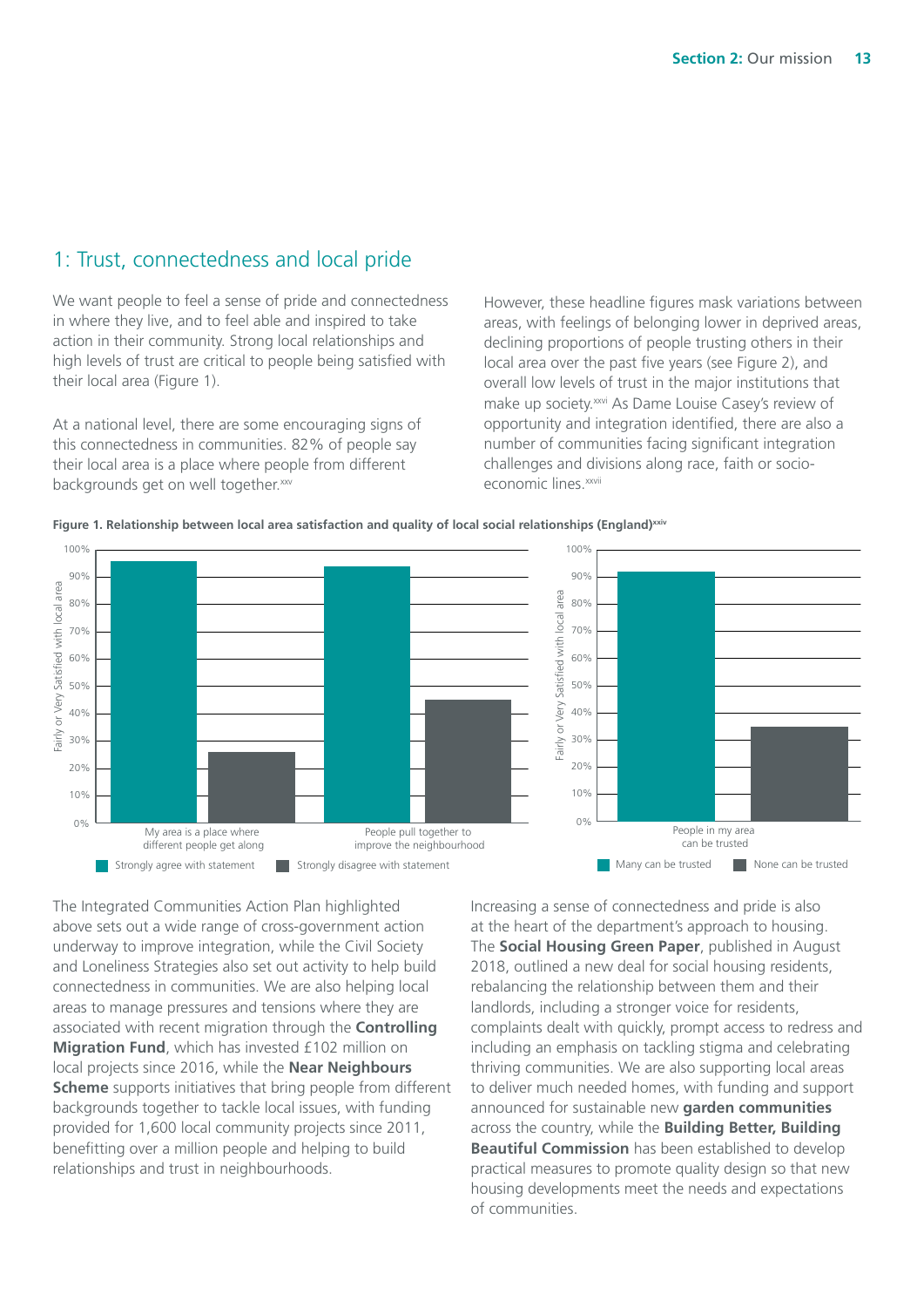<span id="page-13-0"></span>Beyond this, the Ministry of Housing, Communities and Local Government will:

- **Support the delivery of the next phase of the Loneliness Strategy**, working closely with other government departments, local councils, and the housing sector to help connect communities and reduce loneliness.
- **Establish design principles and guidance for planning new homes and places that put communities and community involvement at their heart**, with a focus on creating inclusive and accessible places and quality design.
- **Take action to address unfair segregation and promote integrated and socially cohesive communities.** The National Planning Policy Framework, updated in July last year, sets out that planning policies and decisions should promote social interaction. We will work closely with industry and local planning authorities to implement this. We will consider updating planning guidance to show how good planning can reflect our policy by creating tenure neutral design and spaces that can be shared by all residents.

### **Waltham Forest Connecting Communities Strategy**<sup>xxix</sup>

Waltham Forest launched its local integration strategy – 'Waltham Forest, Our Place' – in March 2019. The strategy was developed in partnership with residents through workshops, focus groups, and public events, and has been supported by a range of organisations operating locally. It aims to improve life chances for all by unlocking the collective power of local people and envisages a movement where every resident and local organisation has a role to play in making the borough a better place to live.

Work so far has included developing new local community networks that bring together voluntary and community groups, local leaders, local businesses and public services, looking at better ways of coordinating services and using local hubs and spaces to meet local needs. The strategy includes action to improve English language support; help people into work; improve support for new arrivals to the borough; address gender inequality; and enable older people to play a part in the place they live.



**Figure 2. Percentage of people who say many of the people in their local area can be trusted, 2013/14 - 2017/18 (England[\)xxviii](#page-24-0)**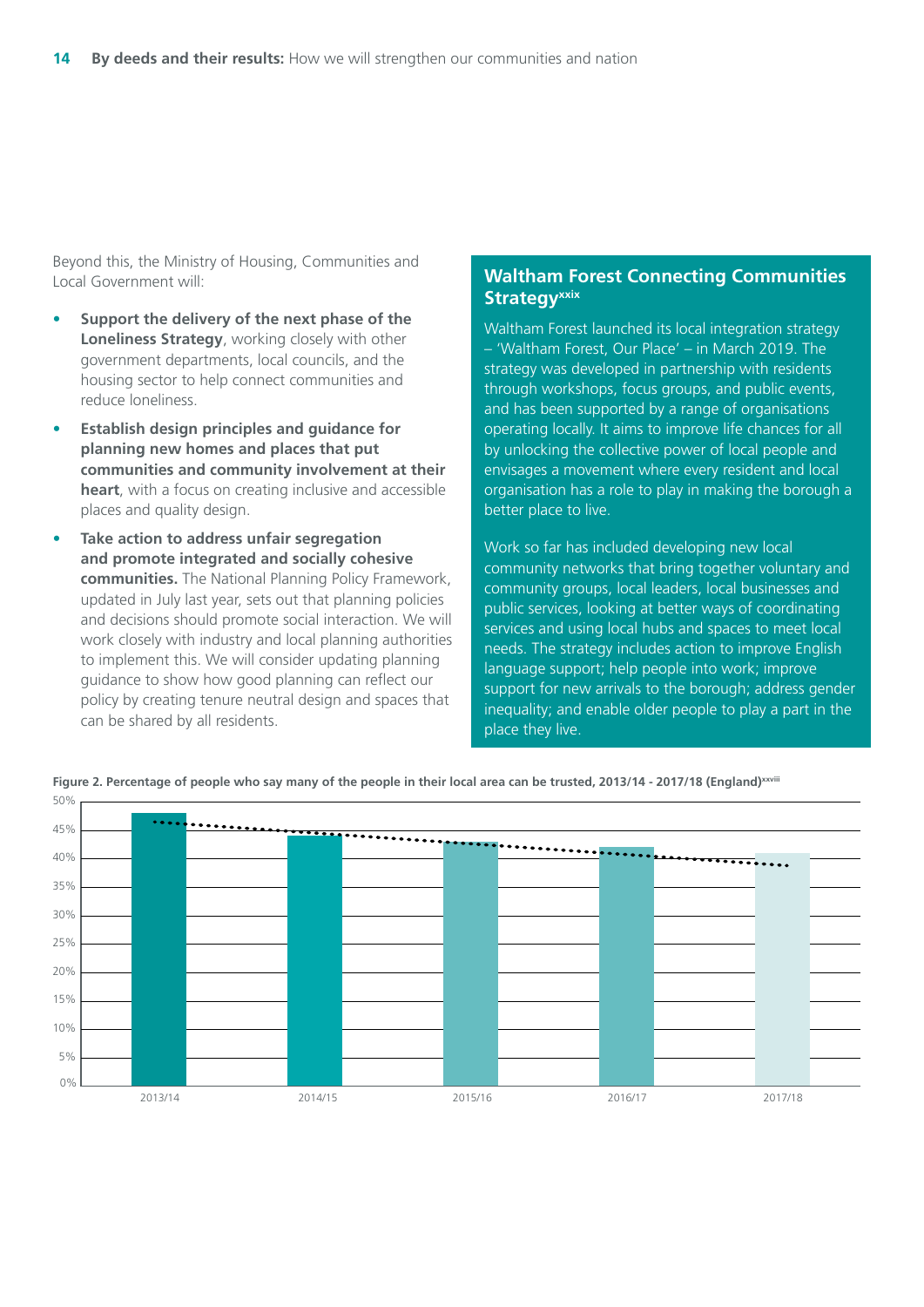### <span id="page-14-0"></span>**Southern Brooks Community Partnership, South Gloucestershire**

Southern Brooks Community Partnership is a community development organisation based in South Gloucestershire. Three years ago, following an increase in community tension and hate crime incidents, they worked with the community to identify solutions. From this engagement, they designed the Anti-Hate Crime Ambassador project, a leadership programme which worked with children and young people to give them the skills and confidence to be ambassadors, championing diversity and challenging division in their communities. This secured Home Office 'Building a Stronger Britain Together' funding to roll this programme out in three priority communities in South Gloucestershire.

From this, the Partnership worked with South Gloucestershire Council, Avon and Somerset Police and other community stakeholder groups to set up a community cohesion steering group and plan for South Gloucestershire to ensure it is a safe and welcoming place to live for all. Actions in the plan include: 'safe space' conversations facilitated by community development workers; the coordination of a network of local organisations and agencies; continued work with children and young people; and regular monitoring of hate crime data and community tensions. Through this work, Southern Brooks worked in partnership with two local organisations to run South Gloucestershire's first ever Diwali festival last year.

### 2: Active citizenship and local control

We want all citizens, regardless of income or background, to have opportunities to be active in their communities, and to have more control over decisions that are made about their local areas. However, currently only a quarter of people (26%) say they can influence local decision making, while more than half would like to be more involved in local decisions – a proportion that has increased year on year from 47% in 2014/15 to 54% in 2017/18. xxix

We believe in localism and want to encourage more meaningful involvement for communities in decision making. This includes championing 'onward devolution' that puts power in the hands of communities and seeks to expand the opportunities available for local community control. We want to build on existing civic infrastructure and models of local accountability and democracy, including exploring opportunities to strengthen the role of parish and town councils. We also want to make the most of emerging digital platforms, and the opportunities they present for citizen participation and the coordination of local action in areas. Currently, the Ministry of Housing, Communities and Local Government and the Department for Digital, Culture, Media and Sport are supporting three local authorities through the **Innovation in Democracy Programme**, opening up issues in the area to their citizens through deliberative democracy and online engagement

The **Civil Society Strategy** sets out an ambitious vision to strengthen volunteering and encourage active and mobilised citizens, and there is a range of activity currently underway to support this. For example, the Department for Digital, Culture, Media and Sport's **Community Organisers Expansion Programme** is training 3,500 people in community organising across England by March 2020, helping to bring people together to act on local issues supported by a new National Academy of Community Organising and Social Action Hubs across the country. The **Place Based Social Action Programme**, jointly funded by the Department for Digital, Culture, Media and Sport and the National Lottery Community Fund, is also investing £4.5 million over seven years to support local partnerships of community groups, residents, local councils and service providers to address issues through collective community action.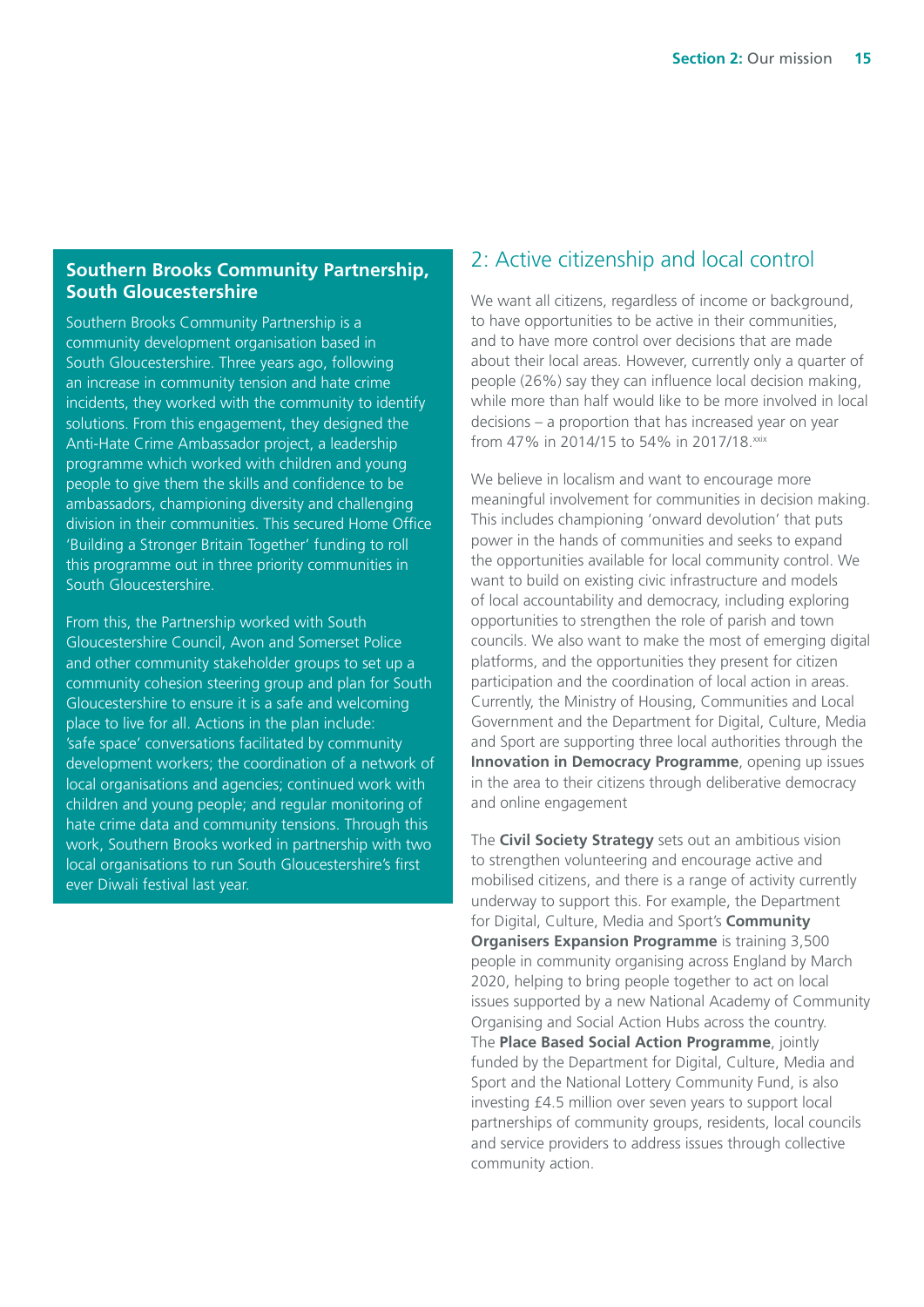*We believe in localism and want to encourage more meaningful involvement for communities in decision making.*

We are also promoting community involvement in local placemaking, supporting communities to take a lead in shaping their local environment. **Neighbourhood Planning** gives communities direct power to develop a shared vision for the future of their area, with over 2,600 groups having started the neighbourhood planning process since 2012. The **Estate Regeneration National Strategy**  has put residents at the heart of re-shaping their estates as part of a £322 million funding package, while our **Community Housing Fund** is supporting community-led housing schemes – enabling local people to take a leading role in housing delivery and opening up new opportunities to deliver affordable homes that might not have been brought forward otherwise.

While these programmes are doing important work to enable active citizenship, there is more to do. The Ministry of Housing, Communities and Local Government will:

- **Strengthen community involvement in local placemaking**, including providing continued support for communities to shape the future growth of their areas through neighbourhood plans, with a £26 million support programme up to 2022, and through a planning system centred on community involvement with statutory rights to become involved at every stage from plan-making to planning application.
- **Support volunteering**, by working with the Department for Digital, Culture, Media and Sport to implement the commitments in the Civil Society Strategy, help to build the next generation of volunteers, and explore options to increase the number of young people volunteering.
- **Set a standard for community involvement across departmental policies, and champion this standard across government.** This will be developed in partnership with the Communities Partnership Board and will set out principles and standards for community involvement that all policies should meet.

### **Spring Boroughs neighbourhood plan, Northampton**

Spring Boroughs is located in the heart of Northampton and is a highly diverse area with high levels of deprivation. The Spring Boroughs Voice, a Neighbourhood Forum formed in 2013, set out to create a Neighbourhood Plan to enable the regeneration of Spring Boroughs in a way which would improve the quality of life for residents and bring social, environmental and economic benefits.

The forum conducted extensive engagement, using a personal and informal approach that included face to face contact, drop in sessions and interactive events with groups of local people to identify concerns shared by residents. This informed proposals in the Neighbourhood Plan to build more family housing, provide new play spaces for children of different ages, and a community centre where residents from different groups in the community could socialise.

A community hub, local shop and 32 new council homes and more green spaces have since been delivered as part of a £9 million regeneration project.

#### **ATMOS project – Totnes, South Devon**

The ATMOS project has been brought forward on a former industrial site by the Totnes Community Development Society – a form of Community Land Trust. The scheme includes a mix of affordable homes and commercial spaces, and have delivered: 62 affordable homes; 37 homes for those aged 55 plus; 7,000 square metres of workspace; a 58-bed hotel; an energy centre; and a new community venue.

The project used a Community Right to Build order, making it easier for the community organisation to bring forward development on the site more easily without the need for planning permission, and this process helped support a highly collaborative approach which enabled local concerns to be raised and addressed in a non-adversarial way.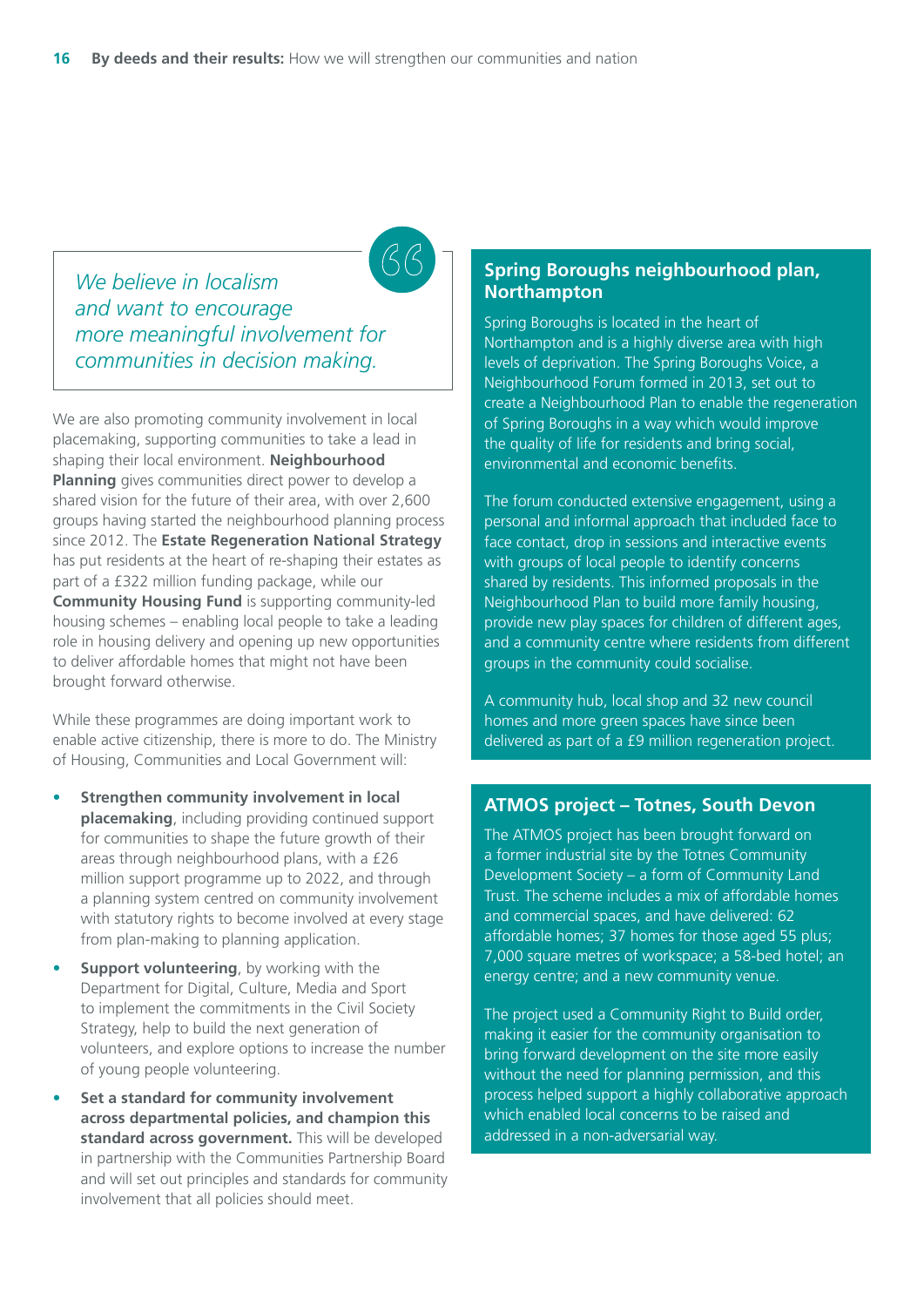### <span id="page-16-0"></span>3: Shared community spaces

For community spirit and a feeling of connectedness to thrive, people need places to meet. We want to see sustainably-run and inclusive spaces that are easily accessible in every community. However, the availability of community spaces varies across the country (Figure 3).

Shared community spaces can include parks, community centres, libraries, pubs and schools. Local civic amenities, from public water fountains to public toilets, also play an important role in making a place liveable and accessible. We know that in many areas community assets are under pressure. There is a range of activity currently underway to support these shared spaces:

- **On parks and green spaces,** the Parks Action Group brings together expert partners to help develop a sustainable future for our parks and green spaces. Government has invested £15 million for parks since 2016, including support for local authorities and £3.75 million for community groups to establish new 'pocket parks'.
- **On libraries**, the Libraries Taskforce convened by the Department for Digital, Culture, Media and Sport brings together local areas to promote and share good practice. The department has also invested in enabling free wi-fi across all public libraries in England, and provided a £3.9 million fund to trial innovative projects for libraries to benefit disadvantaged people and places in England.
- **On community pubs**, The Pub is the Hub and More Than a Pub programmes helped pubs diversify to act as community hubs, and supported a sustainable approach for communities to own their local pub.
- **On high streets**, the £675 million Future High Streets Fund is supporting local areas in England to invest in town centre infrastructure, with the High Streets Task Force established to provide expert advice and guidance to local councils seeking to breathe new life into their high streets. The Open Doors programme has also been launched to enable local community groups to use vacant high street properties, with pilots in five areas matching landlords of empty shops with community groups to create vibrant community hubs and help bring people together.

• **On community spaces for young people**, the Building Connections Fund has included funding for 144 community space projects aimed at addressing youth loneliness. In addition, the £1.6 million Space to Connect Fund has been launched by the Department for Digital, Culture, Media and Sport in partnership with the Co-op Foundation, to support community spaces where people can connect.

*We want to see sustainablyrun and inclusive spaces that are easily accessible in every community.*

**Figure 3. Number of community meeting spaces per 10,000 residents across England.[xxx](#page-24-0)**



Contains National Statistics data © Crown copyright and database right 2019

Contains OS data © Crown copyright and database right 2019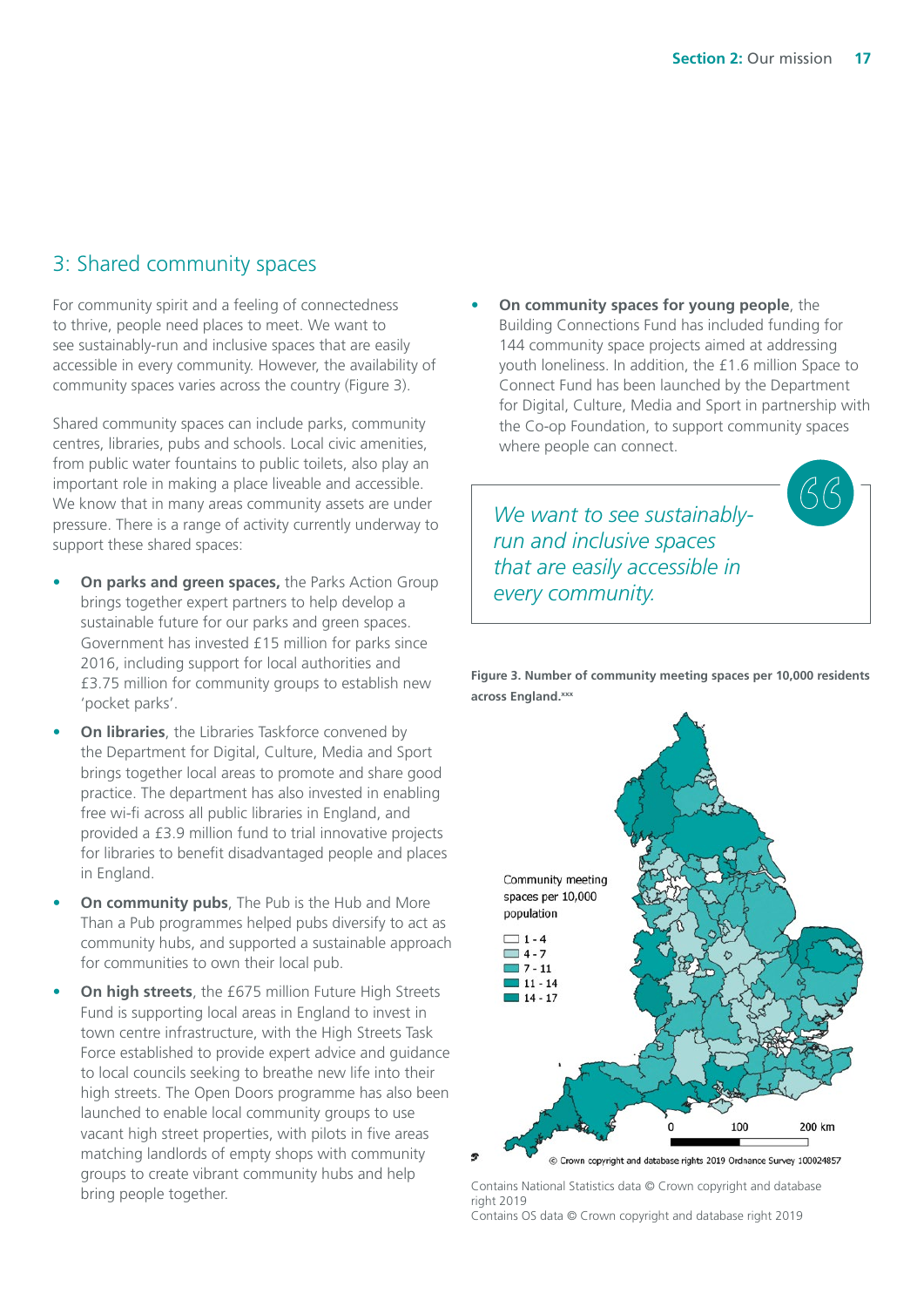<span id="page-17-0"></span>Communities can take over the running of local assets themselves through Community Asset Transfer. The community rights enshrined in the Localism Act 2011 also mean that local people and groups can nominate important community spaces as **Assets of Community Value**, providing them with the protected right to bid when that asset is put up for sale. To support community groups looking to take assets into community ownership, the Ministry of Housing Communities and Local Government has funded the **Community Enabler Fund**. We have also worked with Power to Change and My Society to create an online platform, called 'Keep it in the Community'<sup>xxxi</sup>, which will make it easier to identify when a local asset is at risk. An asset count undertaken as part of this project identified over 5,000 Assets of Community Value registered in England.

A study commissioned in partnership with Power to Change to assess the economic contribution made by communityowned assets and their overall financial health has identified that they contribute nearly £220 million to the economy every year<sup>[xxxii](#page-24-0)</sup>. Government embed the learning from this research in future policy to encourage more communities to take assets into community ownership.

The Ministry of Housing, Communities and Local government will:

- **Explore opportunities to strengthen community ownership of local assets**, to make it easier for communities to take on the ownership and running of local assets, including removing barriers and coordinate capacity funding for community groups wishing to protect assets in their area.
- **Explore opportunities to coordinate funding for civic infrastructure more effectively in local areas**, working with local government, charitable funders and government departments.
- **Share learning from the Open Doors pilot programme**, which is opening up empty shops in high streets for community use. We will review the programme to learn lessons and consider how to sustainably support this in future.

• **Encourage councils to work with water companies and businesses to increase the availability of water fountains and free water refill sites in every community**, helping to reduce the environmental damage caused by plastic bottles and making such facilities more widely accessible in our public spaces. We will work with the Department for Environment, Food and Rural Affairs to support existing work underway by the water industry to achieve this, as set out in the government's environment strategy 'A Green Future: Our 25 Year Plan to Improve the Environment'. [xxxiii](#page-24-0)

#### **Par Track Ltd – Par, Cornwall**

Par running track is a unique leisure asset at the heart of Par, Cornwall. In 2017 the future of Par running track looked in doubt. However, a dedicated group of local people came forward and approached Cornwall council to take on management of the track, securing a 125 year lease for the building and land. Over time the local group formed into Par Track Ltd, a Community Benefit Society, and have sustained the track as a communityrun green space and sports facility. The group has since expanded its role and is now securing the future of a local library following transfer from Cornwall council, and have launched a programme to revitalise both these assets for the local community.

This approach fits well with Cornwall council's wider programme of devolution, which places local partnerships at the centre of council service delivery. A monthly devolution board oversees projects devolving assets and services to city, town and parish councils and community groups, recognising the long-term social value and community capacity which is created through close collaboration with communities and local people.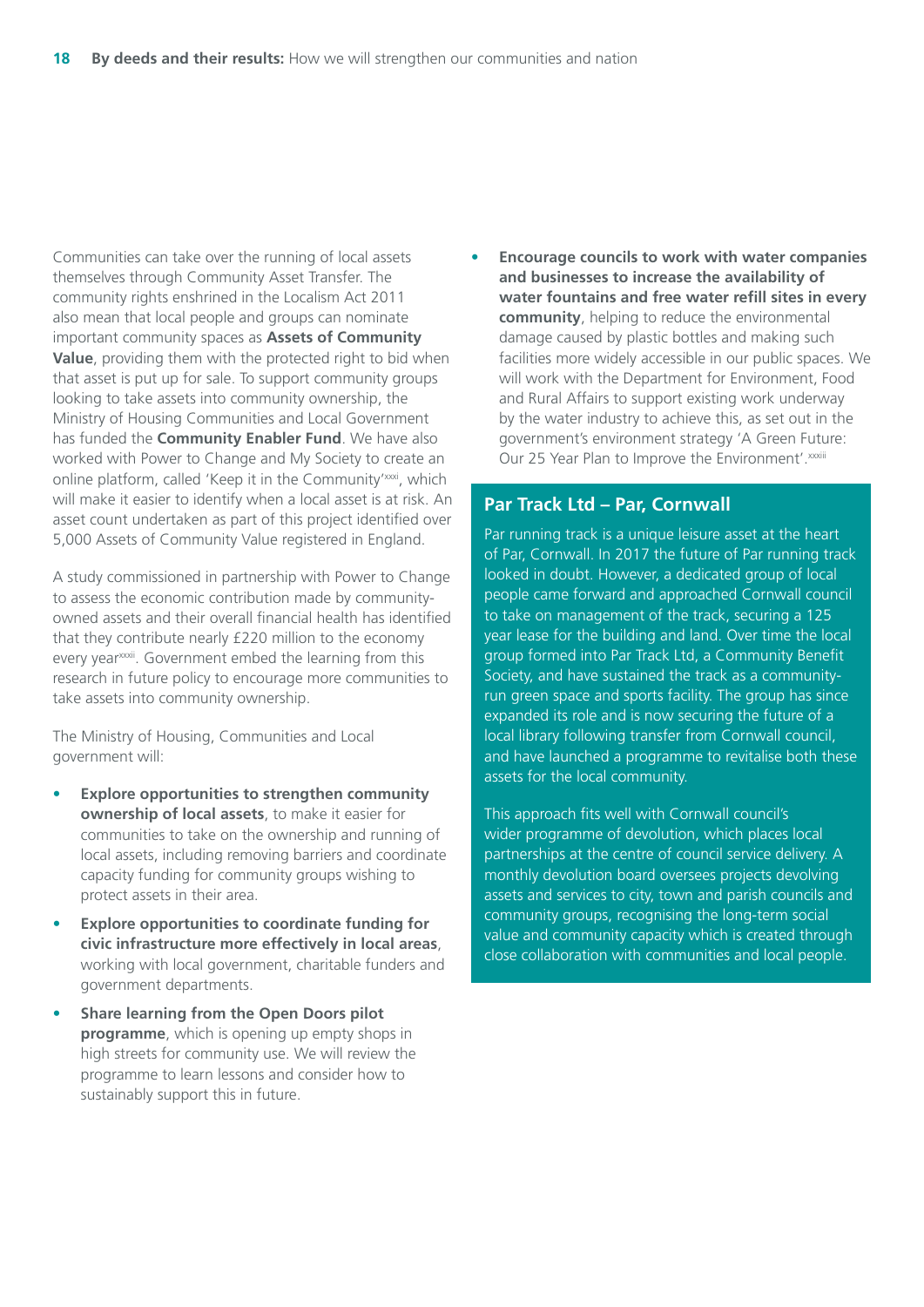### <span id="page-18-0"></span>**Bramley Baths, Leeds**

Bramley Baths is a Grade II listed Edwardian bathhouse in Leeds. In 2011, cuts to the council's sports budget saw a reduction in opening hours and possible closure of the baths. The Friends of Bramley Baths group was established to secure their future, and Leeds County Council agreed to a community asset transfer process to transfer the ownership of the building. They also provided support for the group to develop a business plan and agreed to a 50-year lease (after an initial 5 year lease), recognising that the security of a longer lease would enable the group to acquire external funding and insurance.

Since the transfer to community ownership in 2012, the Baths have thrived. Now employing 43 staff, the Baths are open 7 days a week, with 2000 visits each week. 'Bramley Baths and Community Limited' prioritise affordability, diversity and inclusion, with tailored swim sessions for disabled children. The Baths also run a lifeguard and swim teacher training programme for young people in the local area to develop local job opportunities. Arts and culture form a key part of their community activities, including a unique opera and ballet partnership with 'Northern Rascals', a 'floating orchestra', underwater arts exhibitions, and a memory aquarium of the community's memories of the Baths through the last 70 years.

### 4: Shared prosperity, with no community left behind

We want to build strong communities that help create a thriving and inclusive economy, and to ensure communities are actively involved and able to shape plans for economic investment in their area. However, we know that some areas – whether in coastal towns, rural villages, post-industrial areas, or specific neighbourhoods in our cities – have not shared in the wider economic growth experienced in the UK and feel 'left behind'. They struggle with long-term issues of deprivation and a lack of civic infrastructure which have undermined the strength of their local community and the local economy.<sup>[xxxiv](#page-24-0)</sup> Civic engagement is also lower in more deprived areas (Figure 4).

A range of programmes have demonstrated the potential of active and engaged communities to help drive local economic growth, including the **Coastal Communities Fund,** which has seen over £180 million invested in more than 350 projects since 2015 to support economic growth in seaside towns. This programme has also helped to establish 146 Coastal Community Teams, bringing together residents with business, the local council, and other partners to agree priorities and shape economic development in their area.



**Figure 4. Percentage of people who engaged in civic participation or consultation in the previous year by area deprivation (England)[xxxv](#page-24-0)**

50%



**Engaged in some form of civic participation last year**

**Engaged in some form of civic consultation last year**

Note: The bars in this chart show each of the five quintiles of the Indices of Multiple Deprivation (IMD), from 1-5 from left to right. 'Areas' refers to slowerlevel super output areas.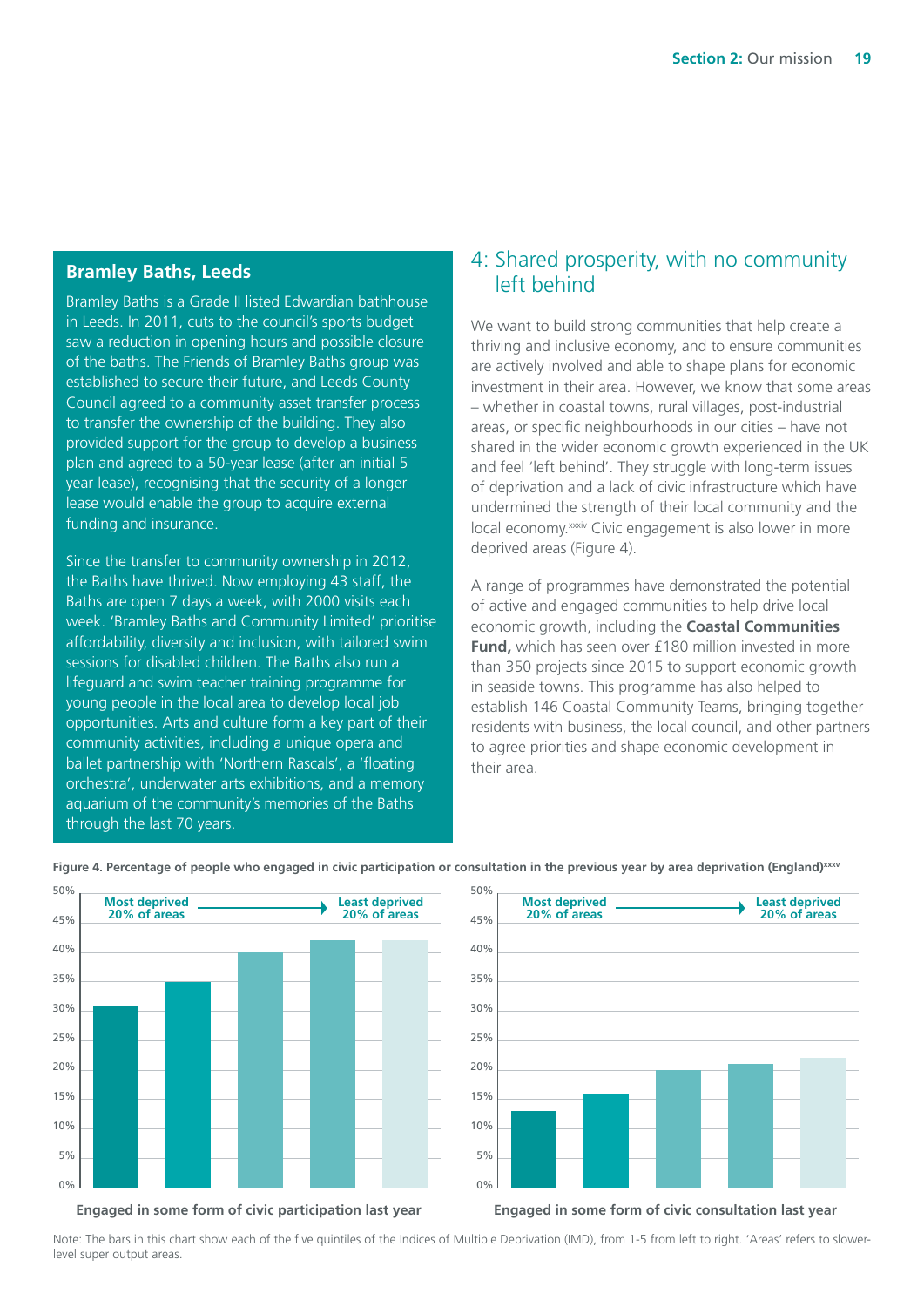Government and partners are also supporting social investment and other approaches to boost the economy in 'left behind' places. Using dormant assets funding, Big Society Capital and Access - The Foundation for Social Investment have launched a new social investment programme called Local Access, with up to £33 million available an estimated five places, yet to be chosen. The programme will provide a mixture of grant and repayable investment that will help reduce poverty and inequality and grow the social economy. Meanwhile, **The Cultural Development Fund (CDF)**, announced as part of the Creative Industries Sector deal and delivered by Arts Council England, will invest in heritage, culture and creativity as a catalyst for regeneration in five towns and cities across England.



*We will focus on those communities with the highest need and whose voices may be least often heard.*

Acknowledging the link between strong communities and inclusive economic growth, the Ministry for Housing, Communities and Local Government will continue to seek opportunities to join up investment in the civic, social, and economic infrastructure in places. We will focus on those communities with the highest need and whose voices may be least often heard, and work to enable local people to have a stake in shaping local economic decisions. This will include:

• **Encouraging community involvement in Business Improvement Districts:** as highlighted in our response to the Housing, Communities and Local Government Select Committee's report into High Streets and Town Centres in 2030. This will include considering the option of appointing a community representative to their boards, alongside options for promoting community engagement and involvement.

• **Work with Local Enterprise Partnerships (LEPs):** We will continue to work with Local Enterprise Partnerships to help them prioritise policies and actions that are based on clear economic evidence and intelligence from businesses and local communities, and to help create more inclusive local economies. We will continue to work to improve the gender balance and representation of those with protected characteristics on boards and ensure all Local Enterprise Partnership boards are representative of the businesses and communities they serve.

#### **Jaywick Sands Coastal Community Team**

Jaywick Sands is a seaside village near Clacton-on-Sea, Essex. It is the most deprived area in the UK, where very poor housing conditions significantly contribute to the high levels of deprivation. Jaywick Sands Coastal Community Team was established in 2015 and brings together community groups with local partners, chaired by the Chief Executive of Tendring district council. The overall ambition of the Coastal Community Team is to create a "new coastal village", seeking to improve the long-term sustainability of the community and the lives of Jaywick Sands residents by providing them with better and safer housing.

For the first time, regeneration of Jaywick Sands is being planned with the involvement of residents, with both community representatives and the community interest company Developing and Empowering Resources in Communities (DERiC) being members of the Coastal Community Team. This has brought about a momentum for change in the village, which has seen the first flood resistant housing being developed in decades, serious private sector interest in investing in an area that has traditionally been of little interest, and a community that is willing to engage in proposals, knowing they will be listened to and have an influence.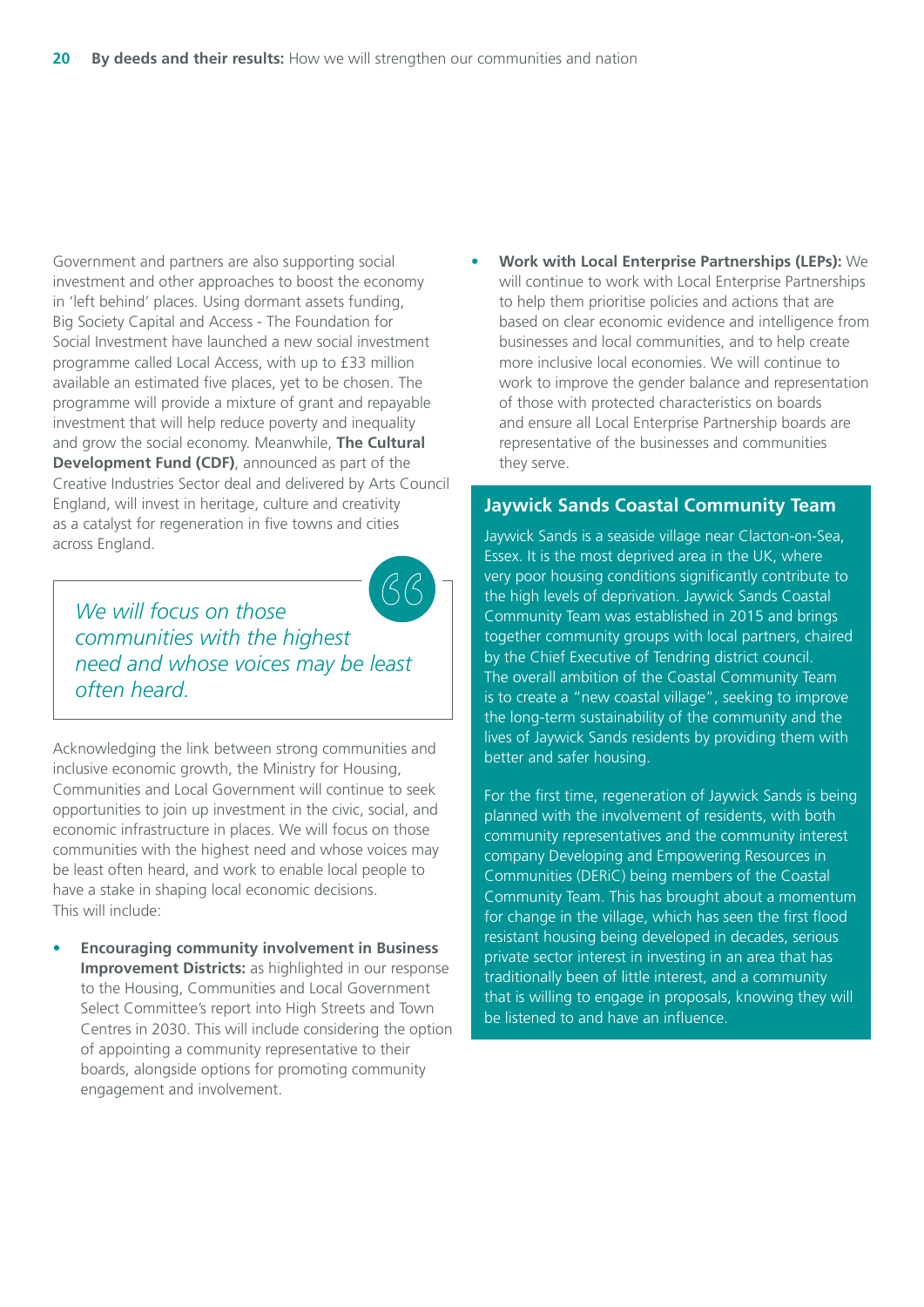# **Section 3:** How we will take this forward

This document is the next step in refreshing the government's aspirations for stronger, more confident communities. It provides a framework to build on a range of government activity that is contributing to stronger communities in different ways - from the implementation of the Civil Society Strategy and Integrated Communities Action Plan, to our efforts to boost productivity and inclusive growth through the Industrial Strategy and by supporting local industrial strategies across the country.

There is much further to go, and it is imperative that the next stage is conducted in partnership with communities and local partners. As a next step in that process, the Ministry of Housing, Communities and Local Government will:

- **Hold a national conversation with communities across England** about their view of who we are as a nation, their vision for the future of their community and our country, and what local and national government can and should be doing to support their community to thrive.
- **Establish a series of Civic Deal pilots** to test how the Ministry for Housing, Communities and Local Government and the Department for Digital, Culture, Media and Sport put into practice the principles set out in this document in partnership with local areas.
- **Publish a Communities White Paper** to renew government's focus on building stronger communities across England. The scope of the White Paper will be developed in partnership with communities and informed by the national conversation and Civic Deal pilots.

Alongside these next steps, we will build on the four pillars set out in this document and support the crucial role that partners across local government, business and the social sector play in building stronger communities. The department will:

- **Work with local government** to share best practice and further strengthen their role in supporting communities.
- **Champion the important work of parish and town councils**, including updating and strengthening Community Governance Review guidance to support the creation of new parish, town or community councils where local communities wish to establish them.
- **Help support a sustainable social sector**, working with the Department for Digital, Culture, Media and Sport to build on the Civil Society Strategy and recognise the contribution that the social sector makes in local places**.**
- **Work with Business in the Community and their Place Leadership Team** to help deliver against the principles set out in this document and explore how government and business can work together to build thriving communities in which to live and work.
- **Encourage community involvement in Business Improvement Districts** including considering the option of appointing a community representative to their boards, alongside options for promoting community engagement and involvement.
- **Support delivery of the next phase of the Loneliness Strategy**, to help connect communities and reduce loneliness.
- **Establish design principles and guidance for planning new homes and places** that put communities and community involvement at their heart.
- **Take action to address unfair segregation in housing developments and promote integrated and socially cohesive communities**, working with the industry and local planning authorities to implement the National Planning Policy Framework.
- **Strengthen community involvement in local placemaking**, including providing continued support for communities to shape the future growth of their areas through neighbourhood plans.
- **Support volunteering**, by working with the Department for Digital, Culture, Media and Sport to implement the commitments in the Civil Society Strategy.
- **Set a standard for community involvement across all departmental policies**, and champion this standard across government.
- **Explore opportunities to strengthen community ownership of local assets**, and make it easier for communities to take on the ownership and running of local assets.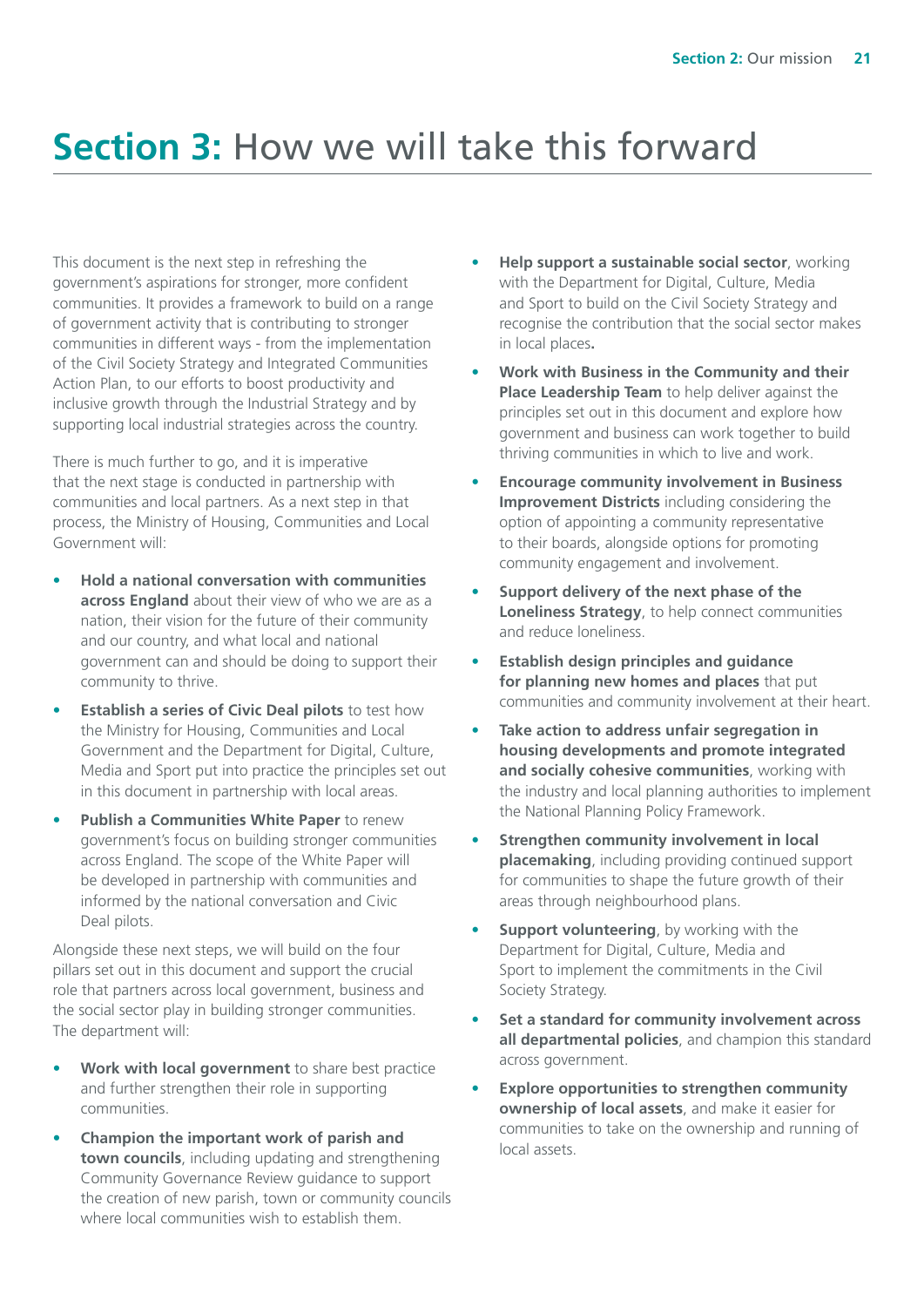- **Explore opportunities to coordinate funding for civic infrastructure more effectively in local areas**, working with local government, charitable funders and government departments.
- **Share learning from the Open Doors pilot programme**, which is opening up empty shops in high streets for community use.
- **Encourage councils to work with water companies and businesses to increase the availability of water fountains and free water refill sites in every community**, supporting existing work underway by the water industry to achieve this, as set out in the government's 2018 environment strategy.
- **Work with Local Enterprise Partnerships** to ensure that they are representative of the communities that they serve and prioritise policies and actions that are based on clear economic evidence and intelligence from businesses and local communities.

Alongside these commitments, we will continue to **promote good practice and celebrate our communities**  through targeted activities such as Communities Week, as well as through our social media channels and communications campaigns. We also acknowledge the need to continue to develop the evidence base on what works to strengthen communities, and to learn from the range of activity underway across the country. As we deliver the commitments set out above, we **will conduct further research and evaluation** to build our understanding of where government activity can have the most impact to improve social and economic outcomes in communities. We will also **develop a basket of success indicators and metrics to measure progress** in our mission to build stronger communities across the country.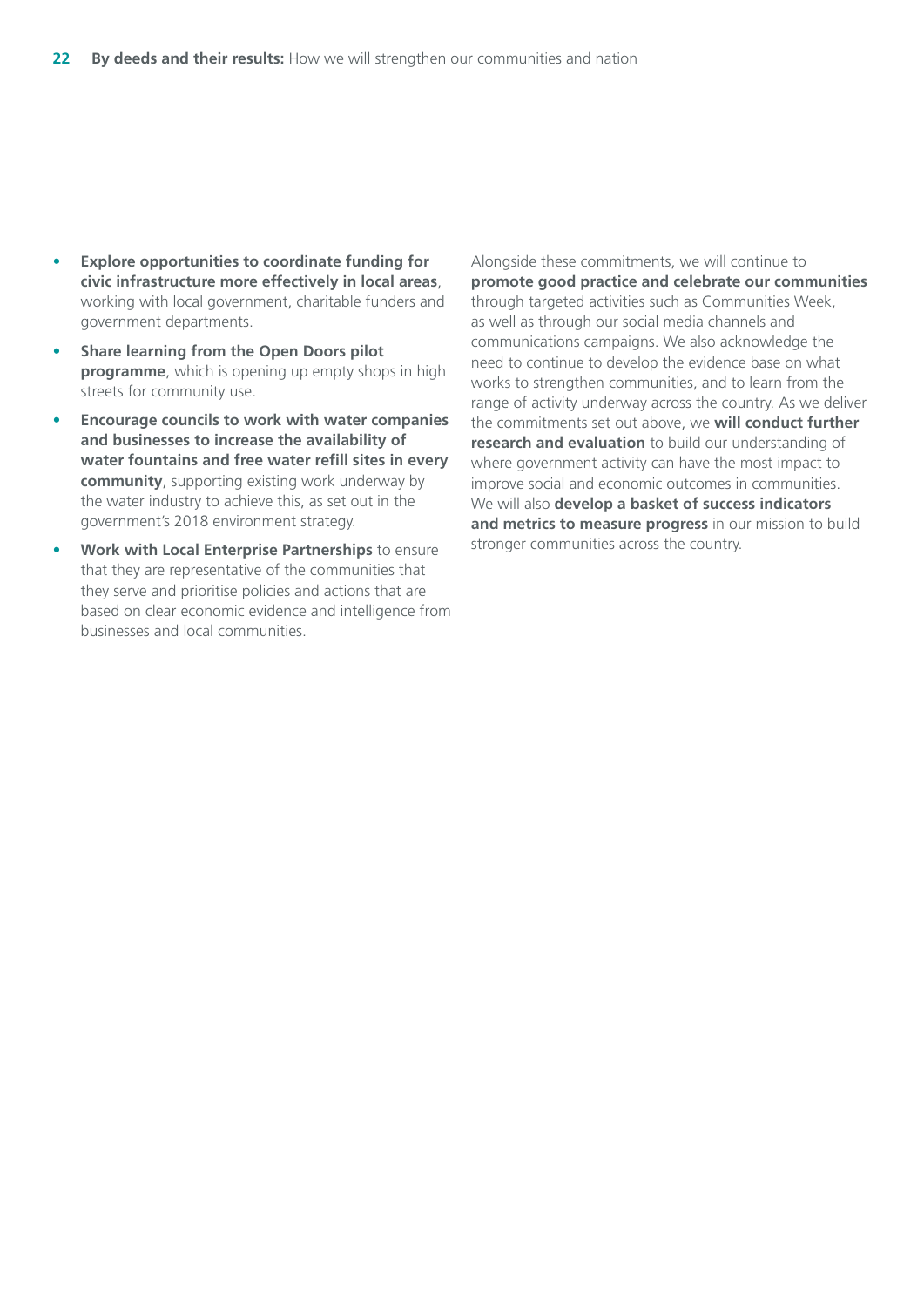# **Appendix:** The Communities Partnership Board

The Ministry of Housing, Communities and Local Government's Communities Partnership Board helps to inform government policy on communities. We would like to thank members for their contribution to this document, including those that responded to our call for evidence, suggested case study examples, and provided feedback on early drafts. The department will continue to work with members of the Communities Partnership Board as it builds on the principles and commitments contained in this document.

Currently co-chaired by Tony Armstrong, chief executive of Locality, the following organisations are represented on the Communities Partnership Board:

- Action with Communities in Rural England (ACRE)
- Business in the Community (BITC)
- Co-operatives UK
- Cornwall Council
- Faith Based Regeneration Network
- The Local Government Association (LGA)
- Local Trust
- Locality
- National Association of Local Councils (NALC)
- NAVCA (National Association for Voluntary and Community Action)
- NCVO (National Council of Voluntary Organisations)
- Plunkett Foundation
- Power to Change
- Responsible Finance
- The Company of Community Organisers (COLtd)
- Voice4Change England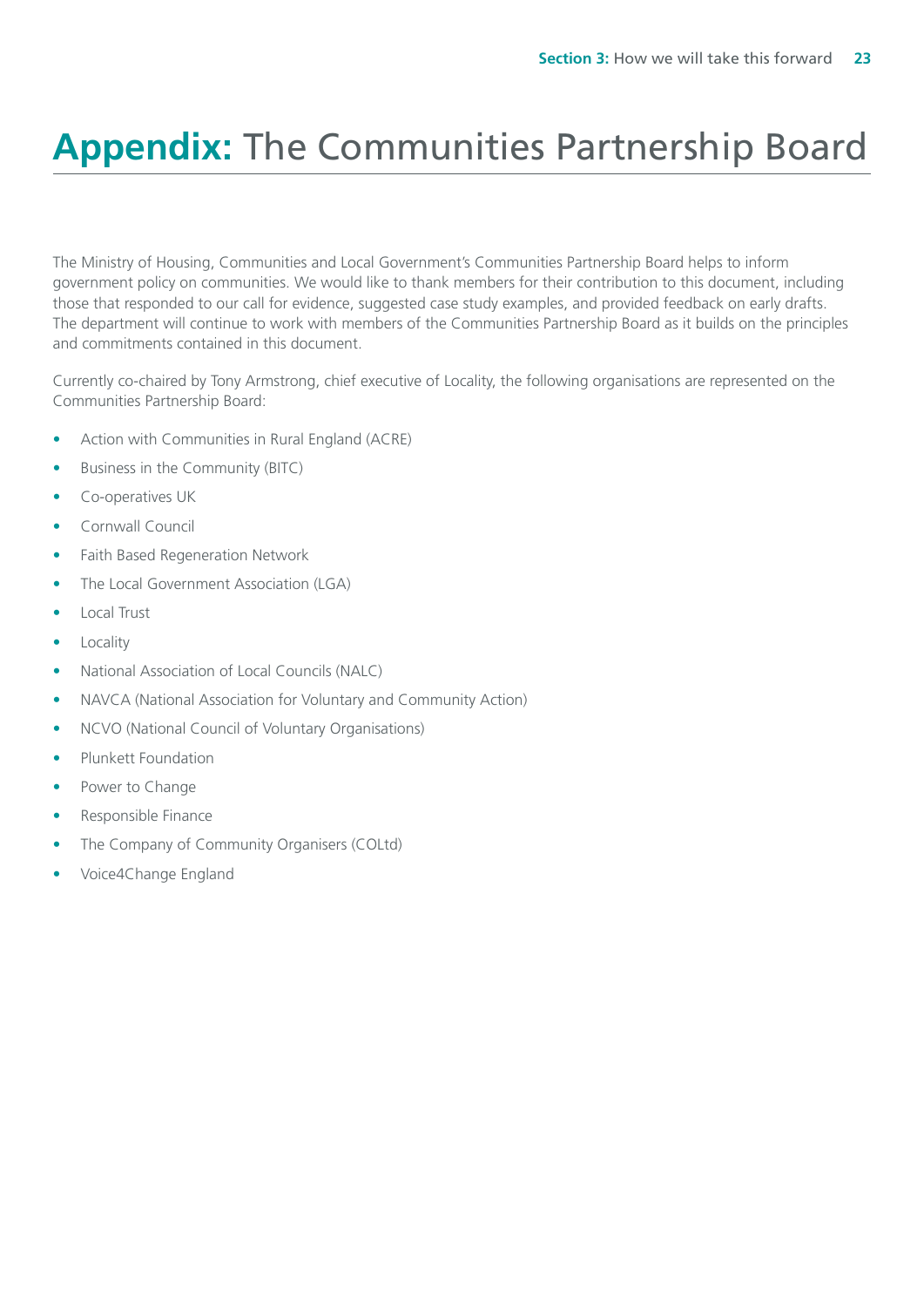### <span id="page-23-0"></span>Endnotes

- [i](#page-5-0) Locality & Power to Change (2018). 'People Power: Findings from the Commission on the Future of Localism: [Summary Report](https://locality.org.uk/wp-content/uploads/2018/03/LOCALITY-LOCALISM-REPORT-1.pdf)' (viewed on 1 July 2019); Public Health England (2015). '[Local action on health inequalities](https://assets.publishing.service.gov.uk/government/uploads/system/uploads/attachment_data/file/461120/3a_Social_isolation-Full-revised.pdf)  [Reducing social isolation across the lifecourse](https://assets.publishing.service.gov.uk/government/uploads/system/uploads/attachment_data/file/461120/3a_Social_isolation-Full-revised.pdf)', pages 6,9,12 (viewed on 1 July 2019); Pennington, A. and others (2018). ['A systematic review of evidence on the impacts of joint decision-making on community wellbeing.'](https://whatworkswellbeing.org/product/joint-decision-making-full-report/) (viewed on 1 July 2019)
- [ii](#page-5-0) Involve (2005). '[The True Costs of Public Participation'](https://www.involve.org.uk/sites/default/files/field/attachemnt/True-Costs-Full-Report.pdf), pages 67-72 (viewed on 1 July 2019)
- [iii](#page-5-0) Involve (2005). ['The True Costs of Public Participation'](https://gbr01.safelinks.protection.outlook.com/?url=https%3A%2F%2Fwww.involve.org.uk%2Fsites%2Fdefault%2Ffiles%2Ffield%2Fattachemnt%2FTrue-Costs-Full-Report.pdf&data=02%7C01%7CShane.Britton%40communities.gov.uk%7C37ba4d9bb5664e74663508d70c473431%7Cbf3468109c7d43dea87224a2ef3995a8%7C0%7C1%7C636991372439495155&sdata=bJWzXUKljTM7ywtSdmqFIQ%2FdqjEnIYKfGXQFCZ9lOBY%3D&reserved=0), pages 67-68 (viewed on 1 July 2019); Boyle, D. and Harris, M. (2013). ['The Challenge of Co-production'](https://gbr01.safelinks.protection.outlook.com/?url=https%3A%2F%2Fmedia.nesta.org.uk%2Fdocuments%2Fthe_challenge_of_co-production.pdf&data=02%7C01%7CShane.Britton%40communities.gov.uk%7C37ba4d9bb5664e74663508d70c473431%7Cbf3468109c7d43dea87224a2ef3995a8%7C0%7C1%7C636991372439495155&sdata=SNeyxz5d%2BBIZFI2VCujTFdKyX8f%2Byo3tTvDsQ7%2B0lRA%3D&reserved=0), pages 19 – 21 (viewed on 1 July 2019); NEF (2013). 'Co-production [in mental health: a literature review.](https://gbr01.safelinks.protection.outlook.com/?url=https%3A%2F%2Fneweconomics.org%2Fuploads%2Ffiles%2Fca0975b7cd88125c3e_ywm6bp3l1.pdf&data=02%7C01%7CShane.Britton%40communities.gov.uk%7C37ba4d9bb5664e74663508d70c473431%7Cbf3468109c7d43dea87224a2ef3995a8%7C0%7C1%7C636991372439505149&sdata=ka%2BGSB5uAzMl85%2BC%2FAr9QqPt1UweGX5VQ94RyD5EBdQ%3D&reserved=0)' (viewed on 1 July 2019).
- [iv](#page-5-0) Public Health England (2018). '[Guidance: Health Matters: Community-Centred Approaches for Health and](https://www.gov.uk/government/publications/health-matters-health-and-wellbeing-community-centred-approaches/health-matters-community-centred-approaches-for-health-and-wellbeing)  [Wellbeing](https://www.gov.uk/government/publications/health-matters-health-and-wellbeing-community-centred-approaches/health-matters-community-centred-approaches-for-health-and-wellbeing)' (viewed on 1 July 2019)
- [v](#page-5-0) Locality (2016). ['Places and Spaces: the future of community asset ownership.'](https://locality.org.uk/wp-content/uploads/2018/03/Locality-Places-and-spaces-report-final.pdf)
- [vi](#page-6-0) Jan Franklin (editor) (2004). ['Politics, Trust and Networks: Social Capital in Critical Perspective'](https://www.lsbu.ac.uk/__data/assets/pdf_file/0003/9372/politics-trust-social-capital-families-research-working-paper.pdf) Office for National Statistics (2005). 'Labour Market Trends', page 116 (viewed on 9 July 2019)
- [vii](#page-6-0) Department for Communities & Local Government & Cooperatives UK (2017.) '[Community Economic Development](https://cles.org.uk/wp-content/uploads/2017/10/ced_report_2017.pdf) [Lessons from two years' action research](https://cles.org.uk/wp-content/uploads/2017/10/ced_report_2017.pdf)' (viewed on 1 July 2019)
- [viii](#page-6-0) Power to Change (2018). '[The Community Business Market in 2018'](https://www.powertochange.org.uk/wp-content/uploads/2018/12/Report-19-Community-Business-Market-2018-FINAL-DIGITAL.pdf), page 4 (viewed on 1 July 2019)
- [ix](#page-6-0) Joseph Rowntree Foundation (2016). '[Uneven growth: tackling city decline](https://www.jrf.org.uk/report/uneven-growth-tackling-city-decline)' (viewed on 1 July 2019)
- [x](#page-6-0) Social Integration Commission (2014). '[Social Integration: A Wake-Up Call'](https://the-challenge.org/cms/uploads/a-wake-up-call-social-integration-commission.pdf), page 13 (viewed on 1 July 2019)
- [xi](#page-6-0) Involve (2005). '[The True Costs of Public Participation'](https://www.involve.org.uk/sites/default/files/field/attachemnt/True-Costs-Full-Report.pdf), page 14 (viewed on 1 July 2019); VCS Round Table, 18 March 2019; Scottish Government (2016). '[Mainstreaming Participatory Budgeting: Ideas for delivering](https://pbnetwork.org.uk/wp-content/uploads/2016/10/PB-Mainstreaming.pdf)  [Participatory Budgeting at Scale](https://pbnetwork.org.uk/wp-content/uploads/2016/10/PB-Mainstreaming.pdf)', pages 3, 10,16 (viewed on 1 July 2019)
- [xii](#page-6-0) Involve (2005). '[The True Costs of Public Participation'](https://www.involve.org.uk/sites/default/files/field/attachemnt/True-Costs-Full-Report.pdf), page 72 (viewed on 1 July 2019)
- [xiii](#page-6-0) See for example Community Energy England (2018) '[Community Energy State of the Sector 2018](https://www.communityenergyengland.org/files/document/284/1560345360_2018_CEE_StateoftheSectorReportv.1.51.pdf)', page 31; Keep Britain Tidy (2015). Community Freshview: Community capacity building to improve local [environment quality](https://www.keepbritaintidy.org/sites/default/files/resources/KBT_CFSI_Community_Freshview_Report_2015.pdf).
- [xiv](#page-8-0) The [Enabling Social Action Guidance](https://www.gov.uk/government/publications/enabling-social-action-guidance) can help commissioners to work with communities in developing and delivering public services. Department for Digital, Culture, Media & Sport/New Economics Foundation (2017). '[Enabling social action, Section D: Commissioning for social action'](https://assets.publishing.service.gov.uk/government/uploads/system/uploads/attachment_data/file/591802/Commissioning_for_social_action.pdf) (viewed on 1 July 2019)
- [xv](#page-9-0) Department for Digital, Culture, Media and Sport (2017). '[DCMS Sectors Economic Estimates 2016: Gross Value](https://assets.publishing.service.gov.uk/government/uploads/system/uploads/attachment_data/file/662958/DCMS_Sectors_Economic_Estimates_2016_GVA.pdf)  [Added](https://assets.publishing.service.gov.uk/government/uploads/system/uploads/attachment_data/file/662958/DCMS_Sectors_Economic_Estimates_2016_GVA.pdf)', pages 6-7 (viewed on 10 July 2019)
- [xvi](#page-10-0) Department for Business, Energy and Industrial Strategy (2018). '[Statistical release: Business Population Estimates](https://assets.publishing.service.gov.uk/government/uploads/system/uploads/attachment_data/file/746599/OFFICIAL_SENSITIVE_-_BPE_2018_-_statistical_release_FINAL_FINAL.pdf)  [for UK and Regions](https://assets.publishing.service.gov.uk/government/uploads/system/uploads/attachment_data/file/746599/OFFICIAL_SENSITIVE_-_BPE_2018_-_statistical_release_FINAL_FINAL.pdf)' (viewed on 1 July 2019)
- [xvii](#page-10-0) Office for National Statistics (2018). 'Statistical bulletin: UK business; activity, size and location: 2018 UK businesses broken down by legal status, industry, region, employment and turnover size bands', page 10 (viewed on 3 July 2019)
- [xviii](#page-10-0) HM Government (2018). '[Civil Society Strategy: building a future that works for everyone](https://assets.publishing.service.gov.uk/government/uploads/system/uploads/attachment_data/file/732765/Civil_Society_Strategy_-_building_a_future_that_works_for_everyone.pdf)' (viewed on 1 July 2019)
- [xix](#page-10-0) Department for Communities & Local Government & Cooperatives UK (2017.) '[Community Economic Development](https://cles.org.uk/wp-content/uploads/2017/10/ced_report_2017.pdf) [Lessons from two years' action research](https://cles.org.uk/wp-content/uploads/2017/10/ced_report_2017.pdf)' (viewed on 1 July 2019)
- [xx](#page-10-0) The Business in the Community (BITC) Place Leadership Team is chaired by Marks and Spencer, and exists to unite businesses, organisations and neighbours to create thriving communities by co-creating opportunities and building long-term trust. Further information, including the full membership of the board, is available at: [https://www.bitc.org.uk/campaigns-programmes/leadership/place\\_leadership](https://www.bitc.org.uk/campaigns-programmes/leadership/place_leadership) (viewed 10 July 2019)
- [xxi](#page-11-0) HM Government (2018). '[Civil Society Strategy: building a future that works for everyone](https://assets.publishing.service.gov.uk/government/uploads/system/uploads/attachment_data/file/732765/Civil_Society_Strategy_-_building_a_future_that_works_for_everyone.pdf)' (viewed on 1 July 2019)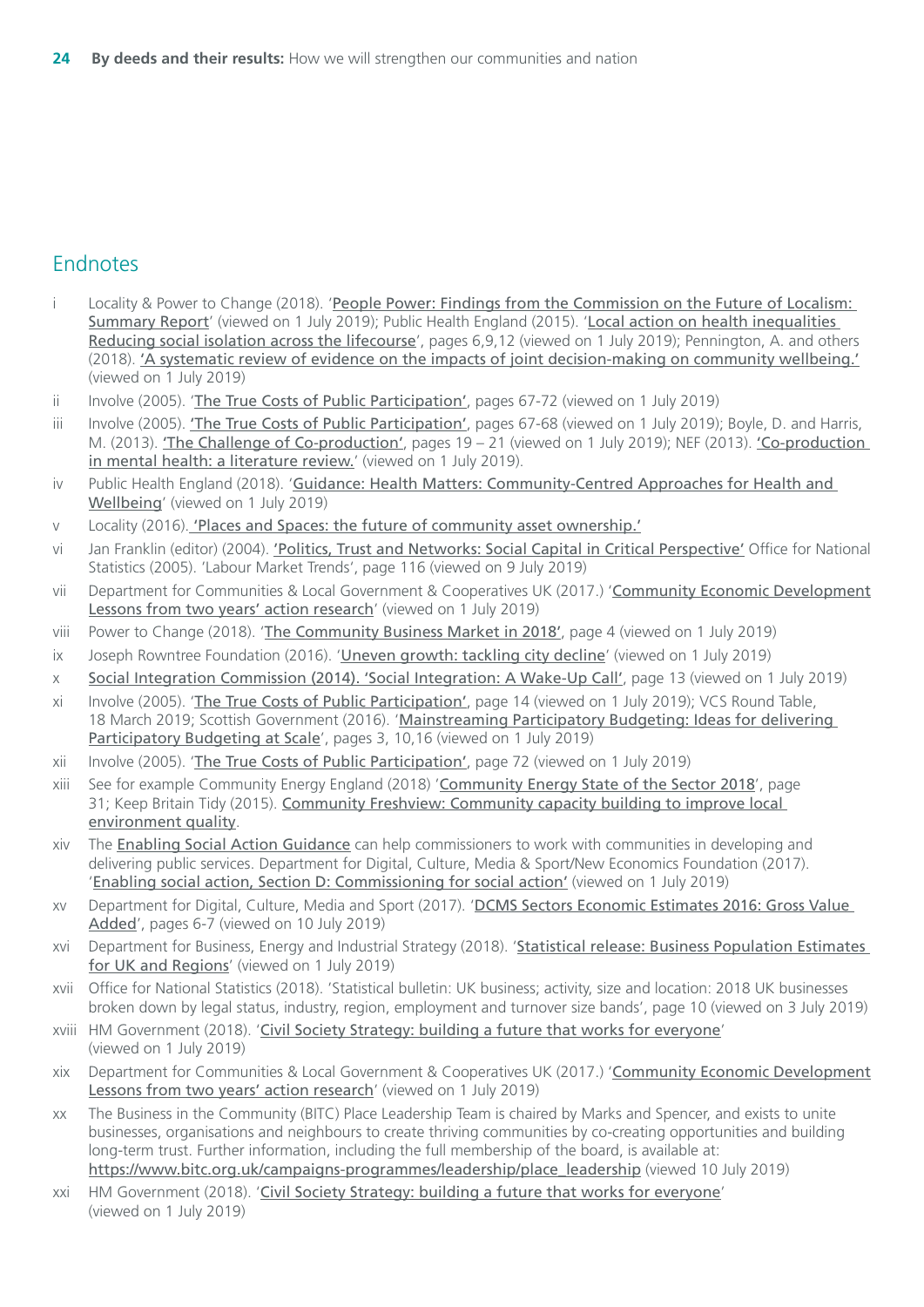- <span id="page-24-0"></span>[xxii](#page-11-0) HM Government (2018). '[Integrated Communities Strategy Green Paper](https://assets.publishing.service.gov.uk/government/uploads/system/uploads/attachment_data/file/696993/Integrated_Communities_Strategy.pdf)' (viewed 5 July 2019); HM Government (2019). '[Integrated Communities Action Plan'](https://assets.publishing.service.gov.uk/government/uploads/system/uploads/attachment_data/file/778045/Integrated_Communities_Strategy_Govt_Action_Plan.pdf) (viewed on 1 July 2019)
- [xxiii](#page-11-0) HM Government (2018). '[A connected society: A strategy for tackling loneliness laying the foundations for](https://assets.publishing.service.gov.uk/government/uploads/system/uploads/attachment_data/file/750909/6.4882_DCMS_Loneliness_Strategy_web_Update.pdf)  [change'](https://assets.publishing.service.gov.uk/government/uploads/system/uploads/attachment_data/file/750909/6.4882_DCMS_Loneliness_Strategy_web_Update.pdf) (viewed on 1 July 2019)
- [xxiv](#page-12-0) Data compiled from Community Life Survey 2017-2018. The graph shows percentage of people fairly/very satisfied with their local area among those reporting most and least positively on selected positive statements about local social relationships. The survey question on area satisfaction also included the options 'neutral' or 'dissatisfied.' The survey question on trust also included the options 'some can be trusted' and 'a few can be trusted'.
- [xxv](#page-12-0) Department for Digital, Culture, Media and Sport (2018) '[Community Life Survey 2017/18'](https://assets.publishing.service.gov.uk/government/uploads/system/uploads/attachment_data/file/734726/Community_Life_Survey_2017-18_statistical_bulletin.pdf), page 1 (viewed on 1 July 2019)
- [xxvi](#page-12-0) Department for Digital, Culture, Media and Sport (2018) '[Community Life Survey 2017/18'](https://assets.publishing.service.gov.uk/government/uploads/system/uploads/attachment_data/file/734726/Community_Life_Survey_2017-18_statistical_bulletin.pdf), page 11 & 8 (viewed on 1 July 2019); Edelman. (2019). '[2019 Edelman Trust Barometer Global Report](https://www.edelman.com/sites/g/files/aatuss191/files/2019-03/2019_Edelman_Trust_Barometer_Global_Report.pdf)', page 6 (viewed on 1 July 2019)
- [xxvii](#page-12-0) Dame Louise Casey (2016). '[The Casey Review: a review into opportunity and integration](https://assets.publishing.service.gov.uk/government/uploads/system/uploads/attachment_data/file/575973/The_Casey_Review_Report.pdf)' (viewed on 1 July 2019)
- [xxviii](#page-13-0) Data compiled from Community Life Survey 2017-18. The survey question also included the options 'some can be trusted' and 'a few can be trusted'.
- [xxix](#page-14-0) Department for Digital, Culture, Media and Sport (2018) '[Community Life Survey 2017/18'](https://assets.publishing.service.gov.uk/government/uploads/system/uploads/attachment_data/file/734726/Community_Life_Survey_2017-18_statistical_bulletin.pdf), page 14 (viewed on 1 July 2019)
- [xxx](#page-16-0) ''Community meeting spaces' comprise community/village halls, community service centres, church halls and religious meeting places. The map draws on 2019 data. It is presented by NUTS 3 region, source: NUTS Level 3 (January 2018) Full Clipped Boundaries in the United Kingdom, ONS Geography Open Data, 2017
- [xxxi](#page-17-0) The Keep it in the Community Website can be visited at: <www.keepitinthecommunity.org>
- [xxxii](#page-17-0) Centre for Regional Economic and Social Research & Institute for Voluntary Action Research (2019). ['Our assets, our](https://www.powertochange.org.uk/research/assets-future-economics-outcomes-sustainability-assets-community-ownership)  [future: The economics, outcomes and sustainability of assets in community ownership'](https://www.powertochange.org.uk/research/assets-future-economics-outcomes-sustainability-assets-community-ownership), Power to Change Research Institute Report No.21, page 2; 7 (viewed on 15 July 2019)
- [xxxiii](#page-17-0) HM Government (2018) ['A Green Future: Our 25 Year Plan to Improve the Environment'](https://assets.publishing.service.gov.uk/government/uploads/system/uploads/attachment_data/file/693158/25-year-environment-plan.pdf) page 88.
- [xxxiv](#page-18-0) Local Trust/OCSI (2019). 'Developing a measure of 'left-behind areas: Data analysis and summary report' publication forthcoming in 2019.
- [xxxv](#page-18-0) Data compiled from Community Life Survey 2017-18.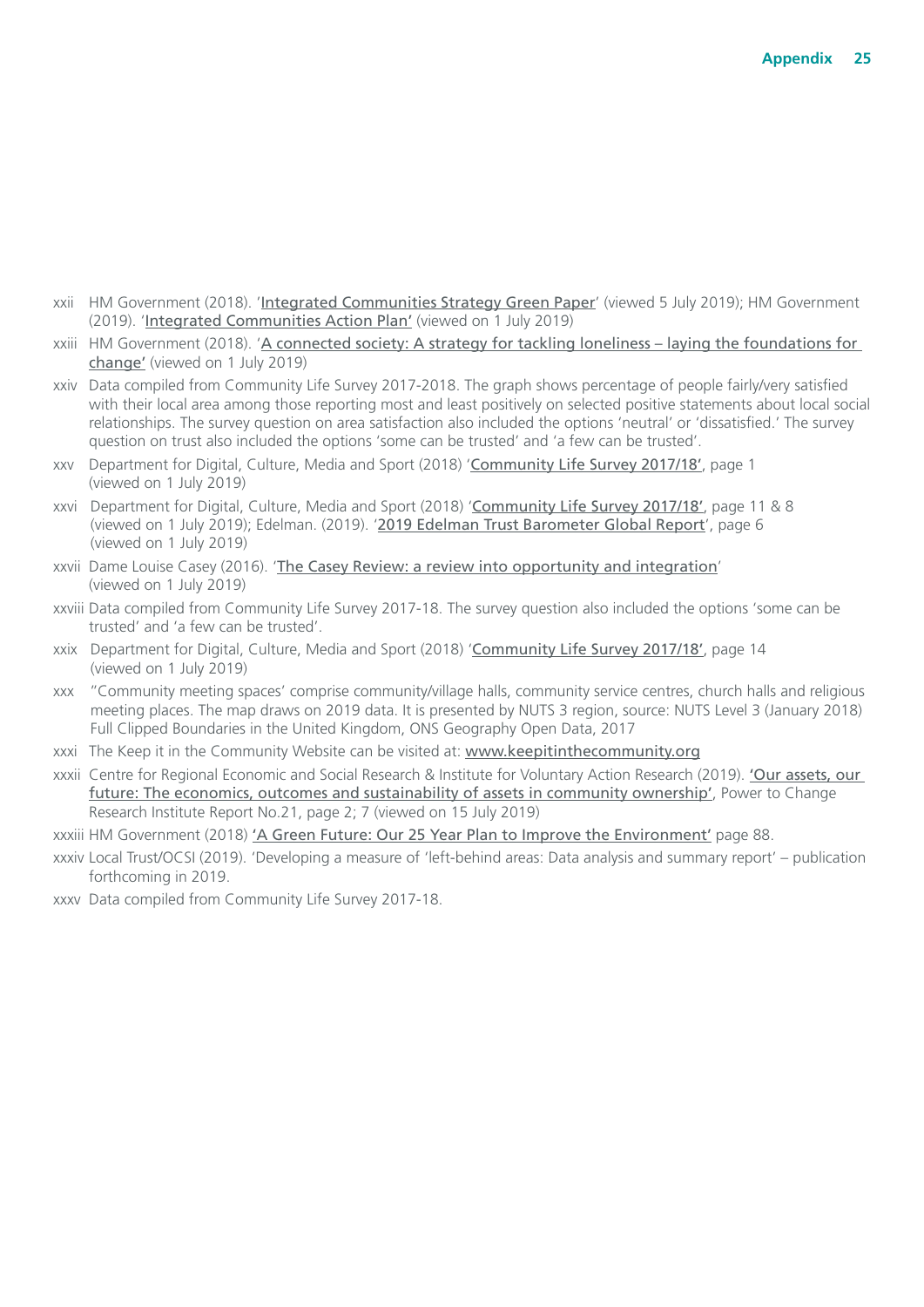**26 By deeds and their results:** How we will strengthen our communities and nation

# **Notes**